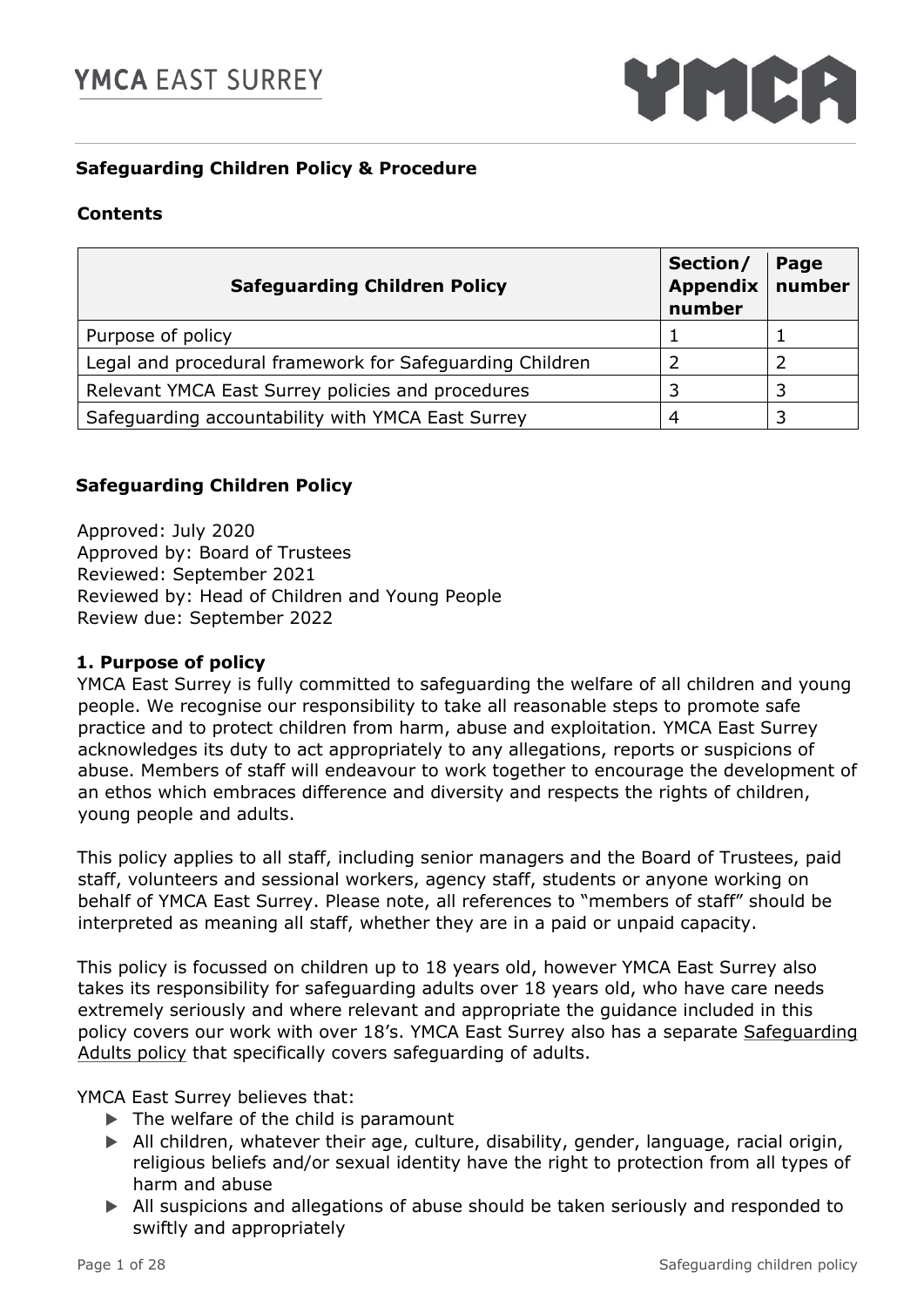

- Some children are additionally vulnerable because of the impact of previous experiences, their level of dependency, communication needs or other issues
- Working in partnership with children, young people, their parent/carers and other agencies is essential in promoting young people's welfare.

YMCA East Surrey will ensure that:

- All children will be treated equally and with respect and dignity
- $\triangleright$  The welfare of each child will always be put first
- A balanced relationship based on mutual trust will be built which empowers the children to share in the decision-making process
- Enthusiastic and constructive feedback will be given rather than negative criticism
- ▶ Bullying will not be accepted or condoned
- All staff and trustees provide a positive role model for dealing with other people
- Action will be taken to stop any inappropriate verbal or physical behaviour
- ▶ We will keep up-to-date with health & safety legislation
- We will keep informed of changes in legislation and policies for the protection of children (CEO, Designated Safeguarding Leads and Trustee Safeguarding Lead to take responsibility for this)
- All staff and trustees should be clear on how to respond appropriately
- Staff and trustees undertake relevant development and training
- We will hold a register of every child involved with YMCA East Surrey and will retain a contact name and number close at hand in case of emergencies.

# **2. Legal procedural framework**

YMCA East Surrey will ensure it recognises its duty of care and meets its legal responsibilities as outlined in the following legislation relating to safeguarding children and young people:

- Adoption and Children Act 2002
- Children and Families Act 2014
- ▶ Children and Social Work Act 2017
- Children and Young Persons Act 1963
- Children and Young Persons Act 2008
- ▶ Counter-Terrorism and Security Act 2015
- Education Act 2002
- Female Genital Mutilation Act 2003
- Protection of Freedoms Act 2012
- ▶ Safeguarding Vulnerable Groups Act 2006
- ▶ Serious Crime Act 2015
- ▶ Sexual Offences Act 2003
- The Children Act 1989 and 2004
- ▶ The Criminal Justice and Court Services Act 2000
- ▶ Working Together to Safeguard Children 2015

YMCA East Surrey will also work closely with, and adhere to the guidelines issued by, the relevant Local Safeguarding Children Partnerships in areas where YMCA East Surrey delivers services (currently Surrey and West Sussex) details of which can be found here: [https://www.surreyscp.org.uk/](https://www.gov.uk/government/organisations/disclosure-and-barring-service) an[d](https://www.westsussexscp.org.uk/) <https://www.westsussexscp.org.uk/>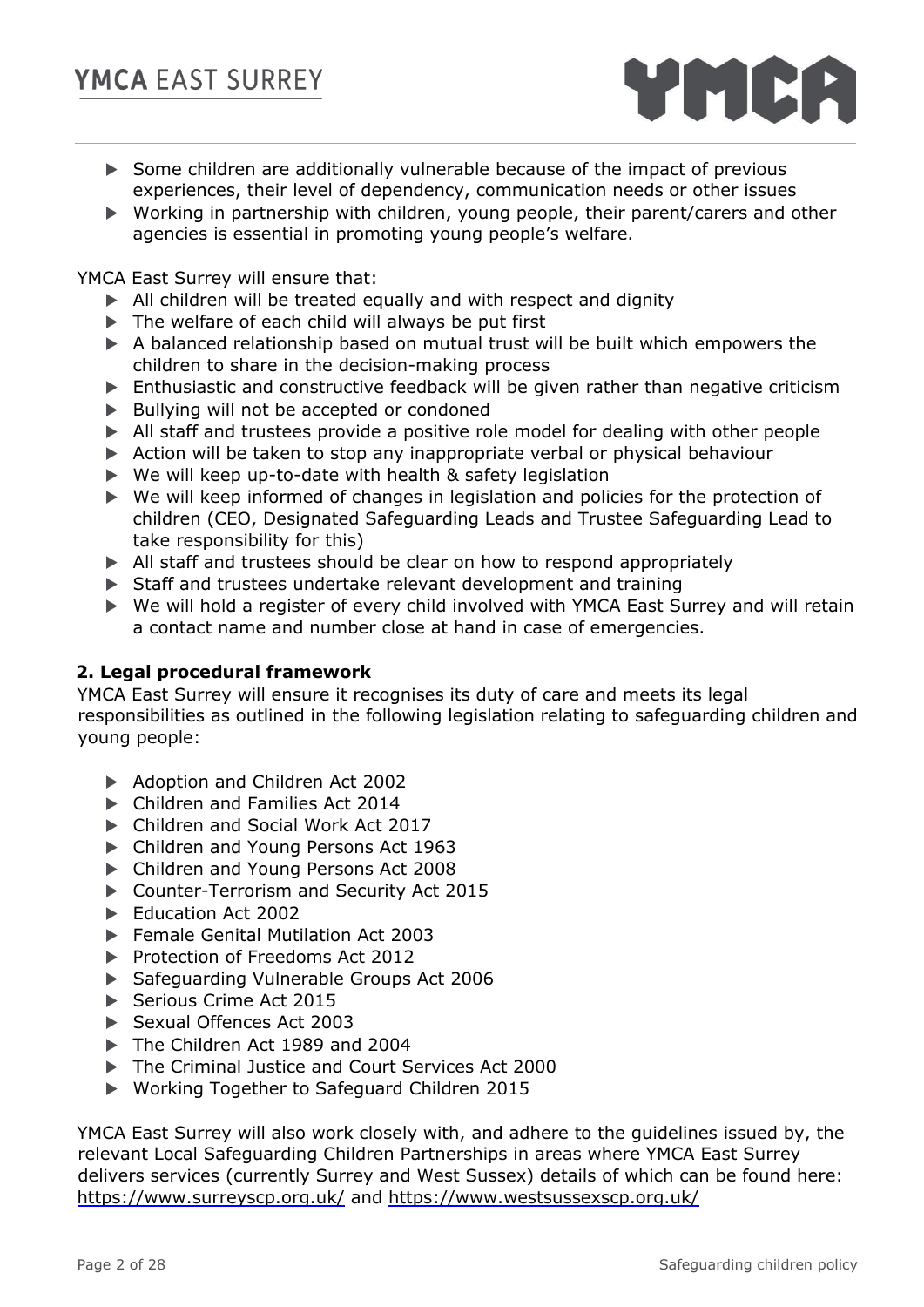

4.1. Department of Health: Special Educational Needs and Disability Code of Practice 2015: 0 to 25 years

YMCA East Surrey delivers a range of services and activities for children and young people with special educational needs and disabilities and recognises its responsibilities to deliver these services in accordance with the Department of Health's Special Educational Needs and Disability Code of Practice 2015: 0 to 25 years. As a voluntary sector provider of Early Years funded by the local authority we have a statutory duty to follow this code.

Details of the code can be found here:

[https://www.gov.uk/government/publications/send-code-of-practice-0-to-25](https://www.youthaccess.org.uk/remote-support-toolkit/remote-support-toolkit)

### **3 Relevant YMCA East Surrey policies and procedures**

All staff involved with safeguarding children work, need to bear in mind the other organisational policies which support their work and provide guidance:

- Behaviour management
- Bullying and Harassment
- [Code of conduct](https://surreyscb.procedures.org.uk/assets/Documents/model_flow.pdf)
- **EXECOMPLAINTS**
- **EXECUTE:** [Confidentiality](https://www.gov.uk/government/publications/send-code-of-practice-0-to-25)
- $\blacktriangleright$  Equality and diversity
- $\blacktriangleright$  [Health and safety](https://www.surreyscp.org.uk/wp-content/uploads/2016/06/SSCB-CSE-Screening-Tool-May-16.pdf)
- $\blacktriangleright$  Inclusion
- **Lost or missing child**
- No smoking, drugs and alcohol
- Non-collection of a child
- Personal and intimate care
- Recruitment and selection
- Safeguarding Adults
- **Tactile contact**
- **DEPTE 12 SET USE OF MODILE PHONES AND WEATABLE THE USE**
- visitors and non-vetted persons
- Whistleblowing

## **4. Safeguarding accountability within YMCA East Surrey**

Safeguarding is the responsibility of us all. When dealing with the concerns discussed in this policy, the lines of accountability for responding appropriately apply to all members of staff. Appendix 1A of this policy provides an accountabilities framework for staff.

Members of staff are expected to consult their Line Manager when they have any concerns for the welfare of a child and to discuss any issue openly within supervision. These managers will consult, if needed, with their Heads of Services.

If a staff member has concerns about the attitudes and/or behaviours of a YMCA East Surrey colleague/volunteer, they have a duty to comply with [YMCA East Surrey's Whistle](http://surreyscb.procedures.org.uk/) [Blowing policy and Code of Conduct.](http://surreyscb.procedures.org.uk/)

Should any member of staff have concerns about the behaviour of a member of staff or volunteer towards a child, including staff from other organisations, then please refer to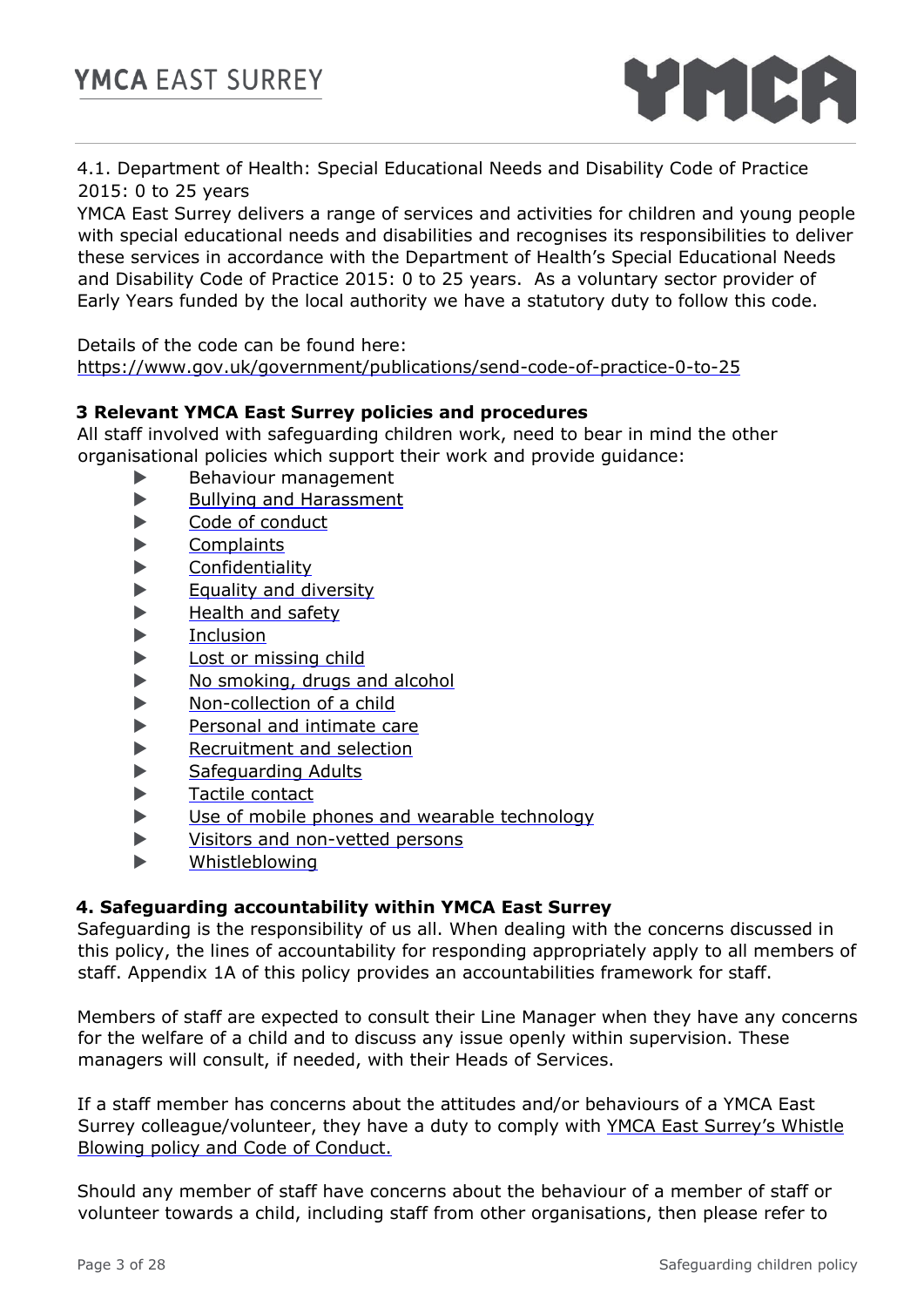

section 13 of the Safeguarding Children procedure and follow the guidelines for reporting internally and to the Local Authority Designated Officer (LADO).

## **4.1. Safeguarding accountability framework within YMCA East Surrey**

### **Trustees**

- Accountable for YMCA East Surrey and therefore all safeguarding within the organisation
- $\blacktriangleright$  Receive regular reports on safeguarding
- $\blacktriangleright$  Receive annual safeguarding training and updates.

### **Safeguarding Designated Trustee**

- Accountable to the Board of Trustees for the development of safeguarding within the organisation
- Meets quarterly with the Chief Executive (Head of Safeguarding)
- Provide reports to the Trustees and attends the Board of Trustees meeting
- $\triangleright$  Act as the designated person for the organisation
- Regularly receive and collate information in respect of safeguarding activity to inform a corporate assessment of risk
- Reviews the Safeguarding Children's policy and procedure, with the support of Heads of Services
- Receives safeguarding reports from various Advisory Boards.

## **Chief Executive – Head of Safeguarding**

- Accountable to the Trustees for safeguarding within the organisation
- Meets quarterly with the Safeguarding Designated Trustee
- Ensures a clear framework for the management accountability for safeguarding.

## **Heads of Services – Senior DSLs**

- Accountable to the Chief Executive for safeguarding in all projects and services within the various service lines
- ▶ Line management responsibility for the safe delivery, quality and effectiveness of services
- Commissions specific time limited work to address safeguarding issues
- ▶ Together with HR ensure that safe recruitment practices are fully employed & that staff appointed have the necessary skills and experience in safeguarding appropriate to their role
- Ensures that effective supervision supports safeguarding at all levels within their services
- Ensures that a range of appropriate safeguarding training and budgets are available to meet the needs of the workforce
- ▶ Commissions the auditing of specific areas of work
- Review the quality and content of YMCA East Surrey's Safeguarding training to meet the needs of the organisation and to ensure any new learning can be fully integrated into working practices.

### **Project Managers**

Accountable to the Heads of Services for safeguarding in their projects and services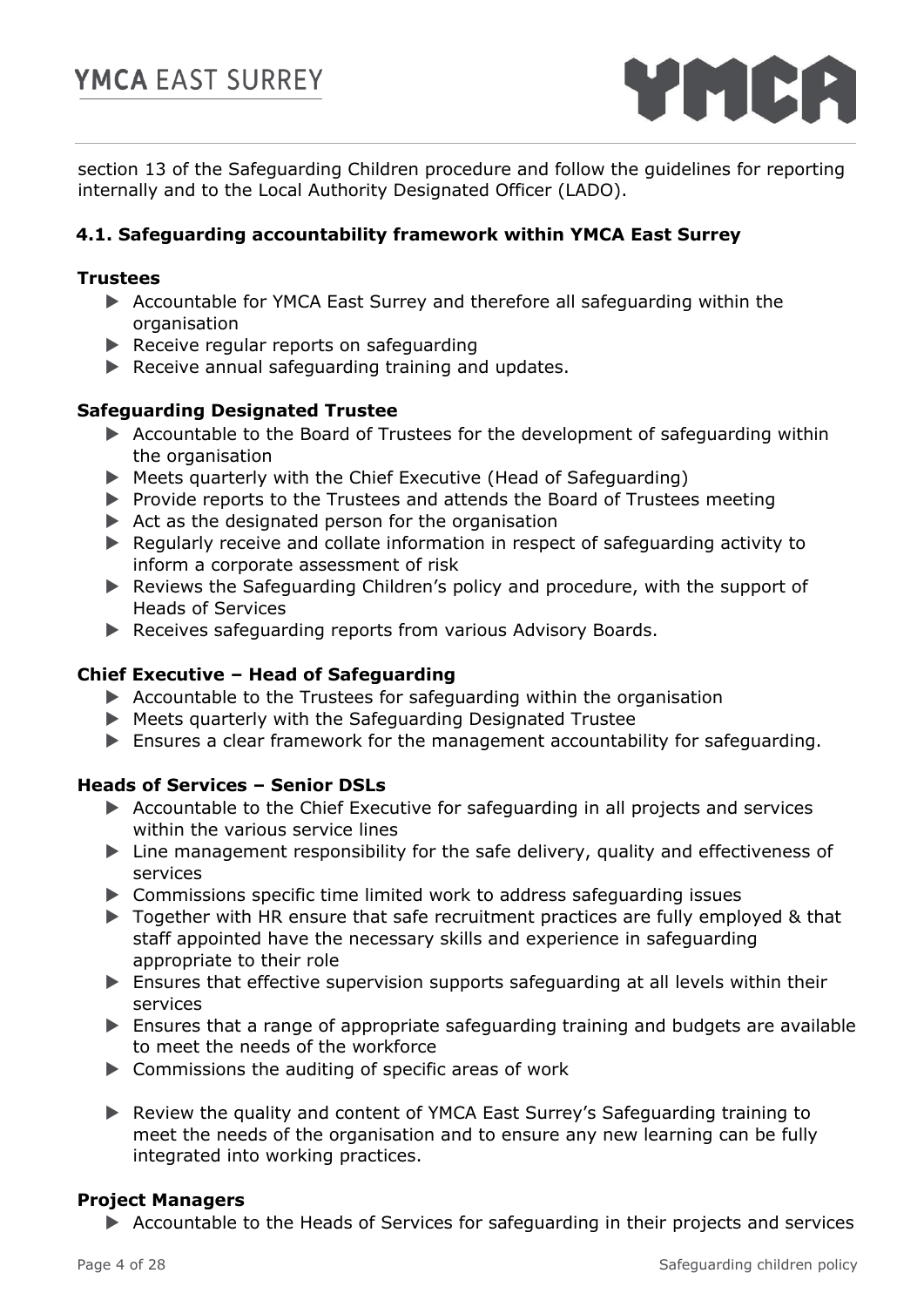- Together with the HR Department ensure safe recruitment practices are fully employed in the recruitment of both staff and volunteers and that they have the necessary skills and experience in safeguarding, appropriate to the role
- $\blacktriangleright$  Line management responsibility for the safe delivery, quality and effectiveness of the services
- $\triangleright$  Ensure that safeguarding practice is regularly discussed in supervision to identify any training needs and is included within the staff appraisal process
- Ensure all members of staff receive the level of safeguarding training appropriate to their role and responsibilities
- **Ensure effective supervision supports safeguarding**
- Reports on the practice and management of safeguarding and responds to safeguarding audits, as required
- ▶ Offer advice and support to staff on safeguarding issues
- Ensure the development of a safeguarding culture within the context of their services
- Undertake management reviews when there are concerns about quality and effectiveness in relation to safeguarding and take corrective action where necessary
- Responsibility to establish and maintain effective relationships with other agencies locally in relation to safeguarding and to challenge when appropriate
- Ensure that safeguarding is integral to all YMCA East Surrey processes for the assessment, analysis, planning and reviewing of outcomes, in our work with service users
- Make child protection referrals to Children's Social Care, as necessary.

## **Designated Safeguarding Leads**

▶ To offer consultation and advice locally, to staff together with appropriate managers, on safeguarding issues

### **Front line members of staff**

- Accountable to their project or service manager for safeguarding within their work
- Responsibility for the safe delivery, quality and effectiveness of the services they provide
- $\blacktriangleright$  Are alert to safeguarding issues in all aspects of their work
- ▶ Keep accurate and timely records which are signed and dated and comply with YMCA East Surrey's procedures
- Remember that the welfare of the child is paramount and draw to the attention of line management any concerns they may have for the welfare of a child
- ▶ Undertake safequarding training as required.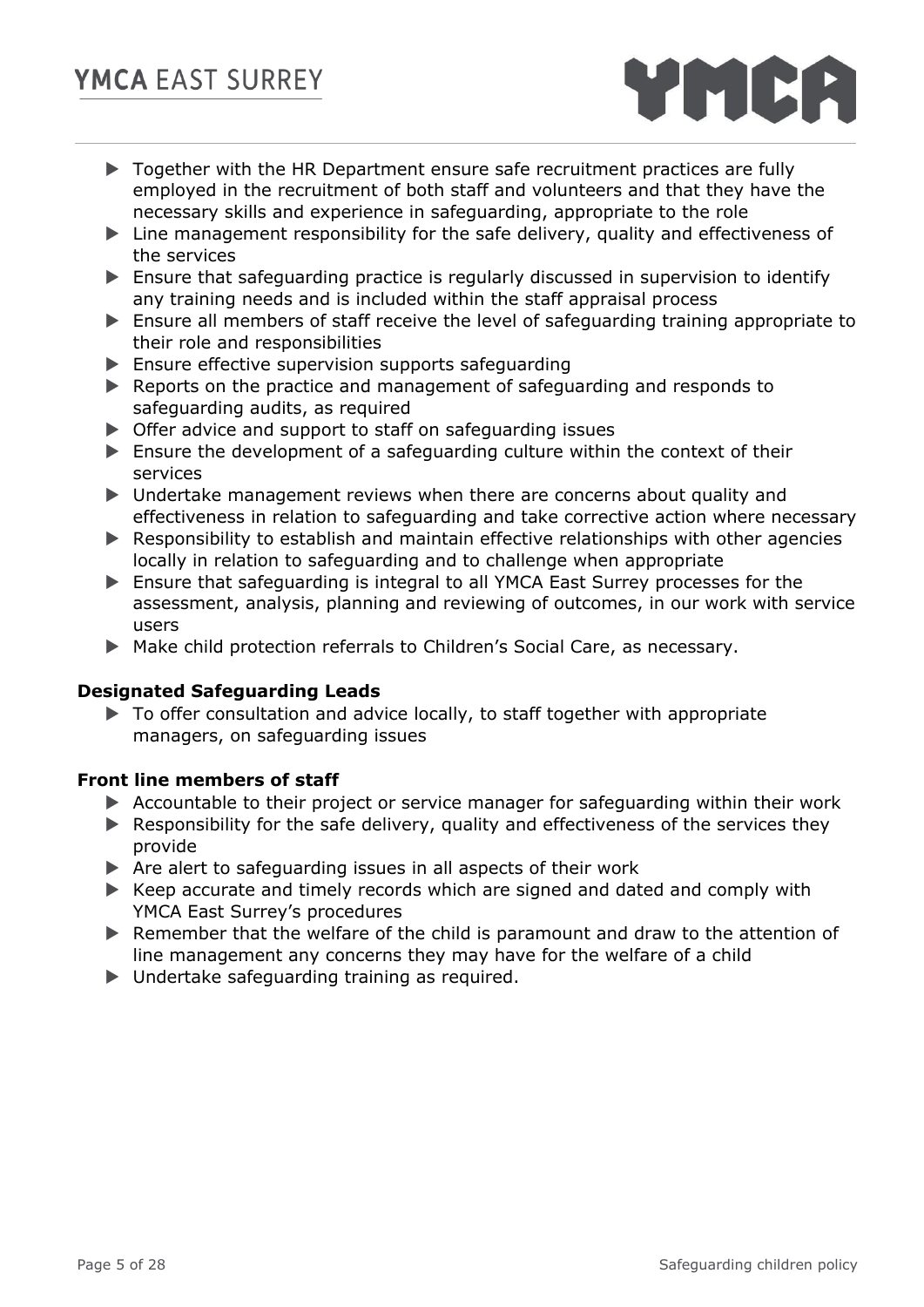

## **4.2 Designated Safeguarding Leads Profile**

YMCA East Surrey will identify individuals with the requisite experience to act as the named Designated Safeguarding Lead (DSL).

The named person will be required to offer consultation and advice on safeguarding matters to other staff members.

The DSLs must have:

- $\triangleright$  Significant experience of working with child protection issues
- A thorough and current knowledge of safeguarding guidance and legislation
- Undertaken safeguarding training which has been appropriately updated
- A sound understanding of their Local Safeguarding Children Partnership's Procedures
- A comprehensive knowledge of local networks
- The confidence and ability to use sound professional judgement.

It is for the DSL to work together with the project manager to make any decisions in respect of the case and to ensure that both the consultation and any decisions have been properly recorded.

YMCA East Surrey's Senior DSLs are:

Ian Burks | CEO T: 01737 779979 (Reception) M: 07764 819182 E: ian.burks@ymcaeastsurrey.org.uk

Judith Brooks | Head of Children and Young People T: 01737 784974 M: 07870 904035 E: judith.brooks@ymcaeastsurrey.org.uk

Lee Fabry | Head of Housing (Hillbrook House) T: 01737 773089 E: lee.fabry@ymcaeastsurrey.org.uk

Stuart Kingsley | Deputy Head of Children and Young People 01737 222859 07442 011483 E: stuart.kingsley@ymcaeastsurrey.org.uk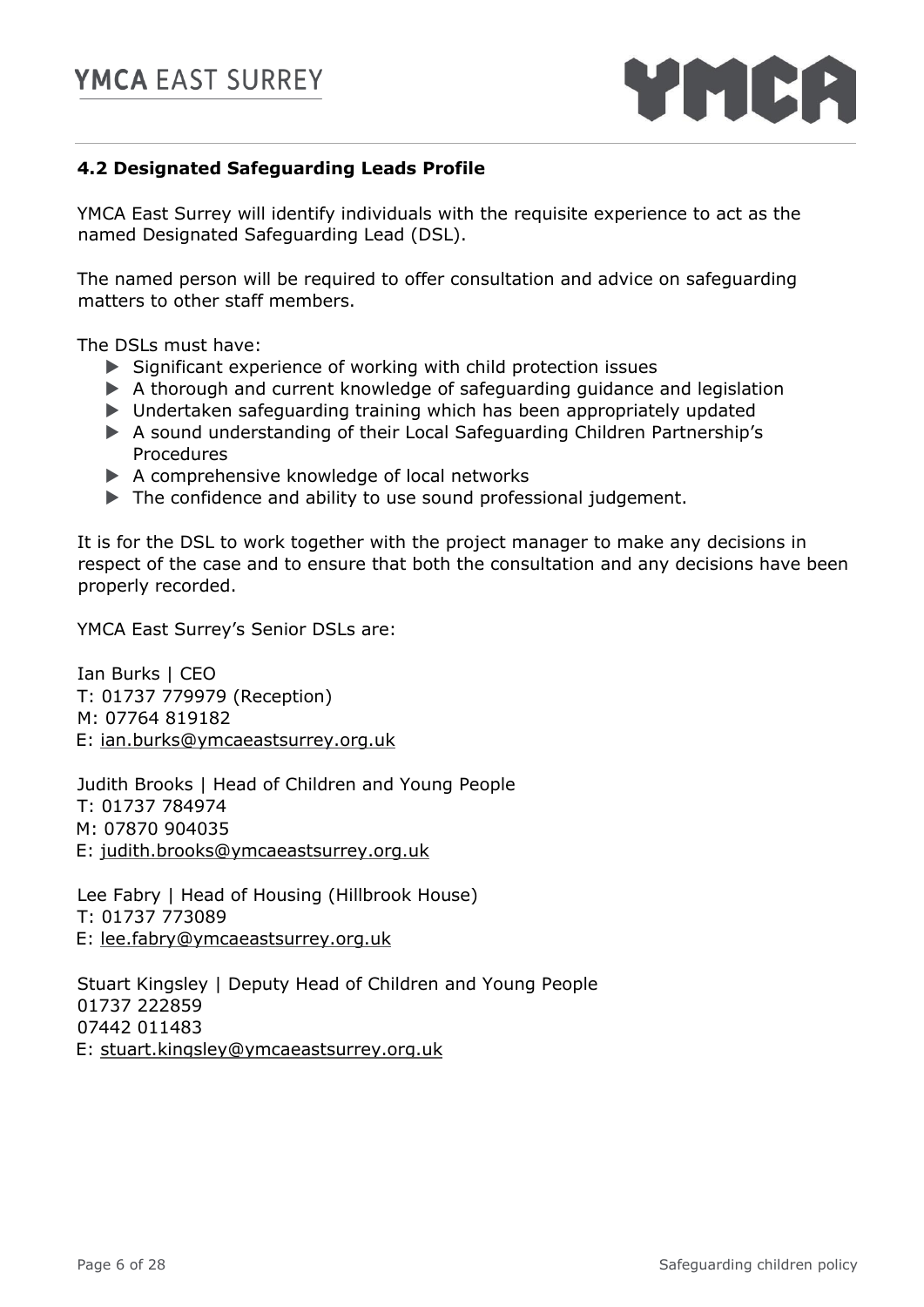

### **Safeguarding Children Procedure**

| Approved:   | September 2020                    |
|-------------|-----------------------------------|
| Reviewed:   | September 2021                    |
| Review due: | September 2022                    |
| Monitor:    | Head of Children and Young People |
| Approve:    | Board of Management               |

| <b>Safeguarding Children Procedure</b>                       | <b>Section</b><br>number | Page<br>number |
|--------------------------------------------------------------|--------------------------|----------------|
| Purpose of procedure                                         | 1                        | 7              |
| <b>Definitions</b>                                           | 2                        | 8              |
| What is abuse and neglect                                    | 3                        | 9              |
| Children considered particularly vulnerable to abuse         | 4                        | 10             |
| Alerting to indicators of abuse                              | 5                        | 10             |
| What to do if you have concerns about the welfare of a child | 6                        | 12             |
| Information sharing and confidentiality                      | 7                        | 15             |
| Consent                                                      | 8                        | 15             |
| Recording of concerns, information and data requirements     | 9                        | 16             |
| Escalation                                                   | 10                       | 16             |
| Reporting concerns and allegations against staff             | 11                       | 20             |
| Recruitment process                                          | 12                       | 23             |
| Training                                                     | 13                       | 25             |
| Expectations of staff and volunteers                         | 14                       | 25             |
| Death of a child                                             | 15                       | 27             |

### **1. Purpose of procedure**

The purpose of this procedure is to ensure a speedy and effective response for dealing with concerns about the physical, sexual and emotional abuse of children or their neglect. Adherence to these procedures is mandatory for all YMCA East Surrey members of staff and volunteers. All staff new to YMCA East Surrey will be made aware of this policy and procedures through the induction process.

This procedure applies to all staff, including senior managers and the Board of Trustees, paid staff, volunteers and sessional workers, agency staff, students or anyone working on behalf of YMCA East Surrey. Please note, all references to "members of staff" should be interpreted as meaning all staff, whether they are in a paid or unpaid capacity.

This procedure is focussed on children up to 18 years old, however YMCA East Surrey also takes its responsibility for safeguarding adults over 18 years old with care needs extremely seriously and where relevant and appropriate the guidance included in this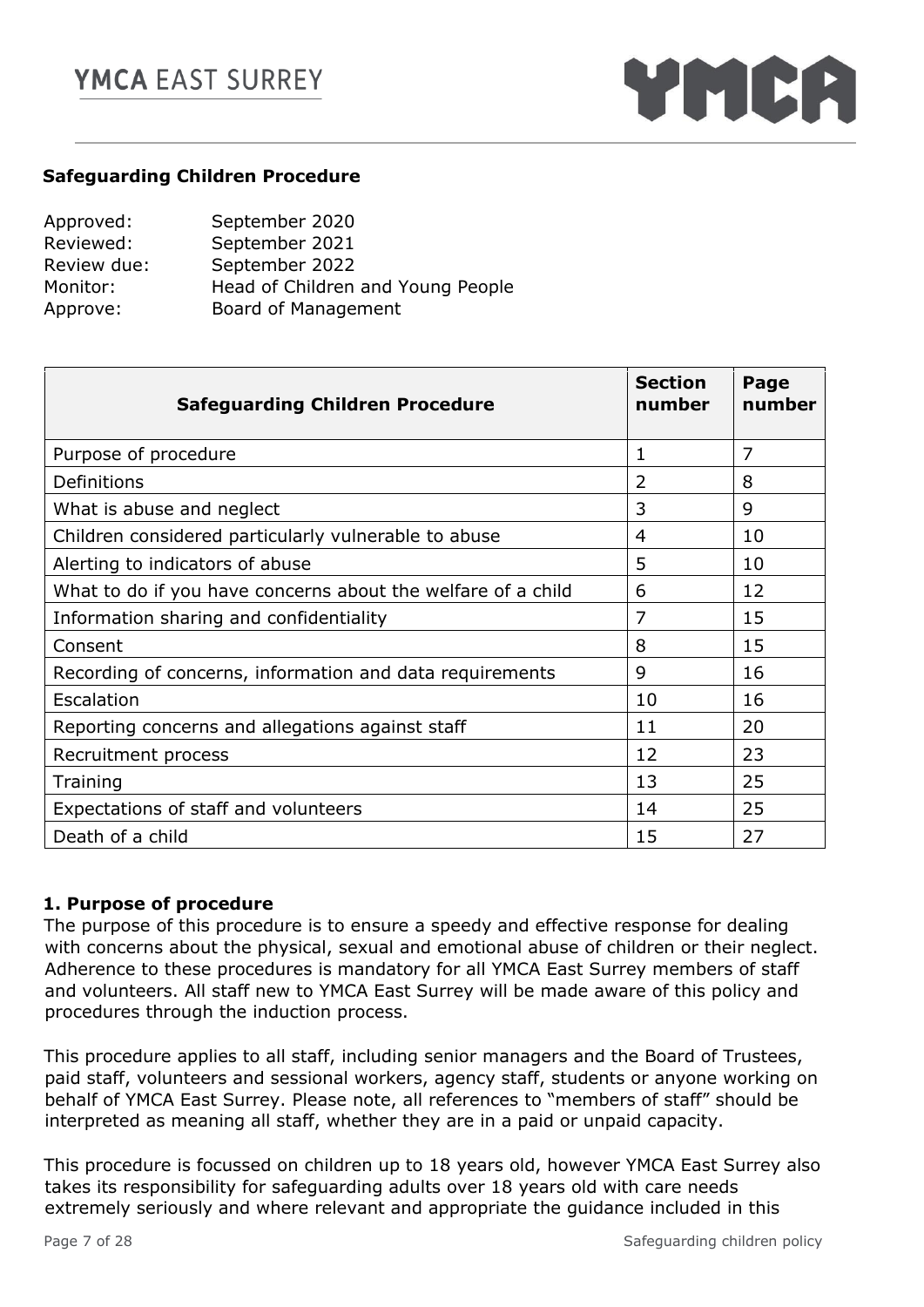

policy covers our work with over 18's. YMCA East Surrey also has a separate [Safeguarding](https://www.surreyscp.org.uk/) [Adults](https://www.surreyscp.org.uk/) [policy](https://www.surreyscp.org.uk/) that specifically covers safeguarding of adults.

All staff should complete the internal Safeguarding Children brief during their induction period and undertake the internal training within three months of their staff date. Managers and other relevant operational staff should undertake mandatory external Safeguarding Children training, at an appropriate level, at least every three years thereafter.

## **COVID-19 (coronavirus) addendum**

During the global pandemic of COVID-19 (coronavirus), although day-to-day working arrangements may be different, the key principles of YMCA East Surrey safeguarding policy remain the same:

- ▶ Children's welfare comes first
- If anyone has a concern about a child, staff should act immediately following the safeguarding and child protection procedures
- A nominated Designated Safeguarding Lead should always be available to deal with concerns
- $\triangleright$  Safe recruitment practices continue to be followed

## **2. Definitions**

YMCA East Surrey defines **safeguarding** as:

- $\blacktriangleright$  Protecting children from maltreatment
- Preventing impairment of children's health and development
- Ensuring that children grow up in circumstances consistent with the provision of safe and effective care
- $\blacktriangleright$  Taking action to enable all children to have the best outcomes.

## **2.1 Children in Need**

Children, as listed within Section 17 of the Children Act 1989, whose vulnerability is such that they are unlikely to reach or maintain a satisfactory level of health or development, or their health or development will be significantly impaired without the provision of services by a local authority. This includes disabled children

## **2.2 Significant Harm**

The Children Act 1989 introduces the concept of significant harm as the threshold that justifies compulsory intervention in family life in the best interests of children. It places a duty on Children's Social Care to make enquiries to decide whether they should take action to safeguard or promote the welfare of a child who is suffering, or likely to suffer, significant harm.

There are no absolute criteria for significant harm. Sometimes a single traumatic event may constitute significant harm e.g. a violent assault. More often, significant harm is a compilation of significant events both acute and long standing, which interrupt, change or damage a child's physical or psychological development. It is the corrosiveness of long term emotional, physical, sexual abuse or neglect, which causes impairment to the extent of constituting significant harm.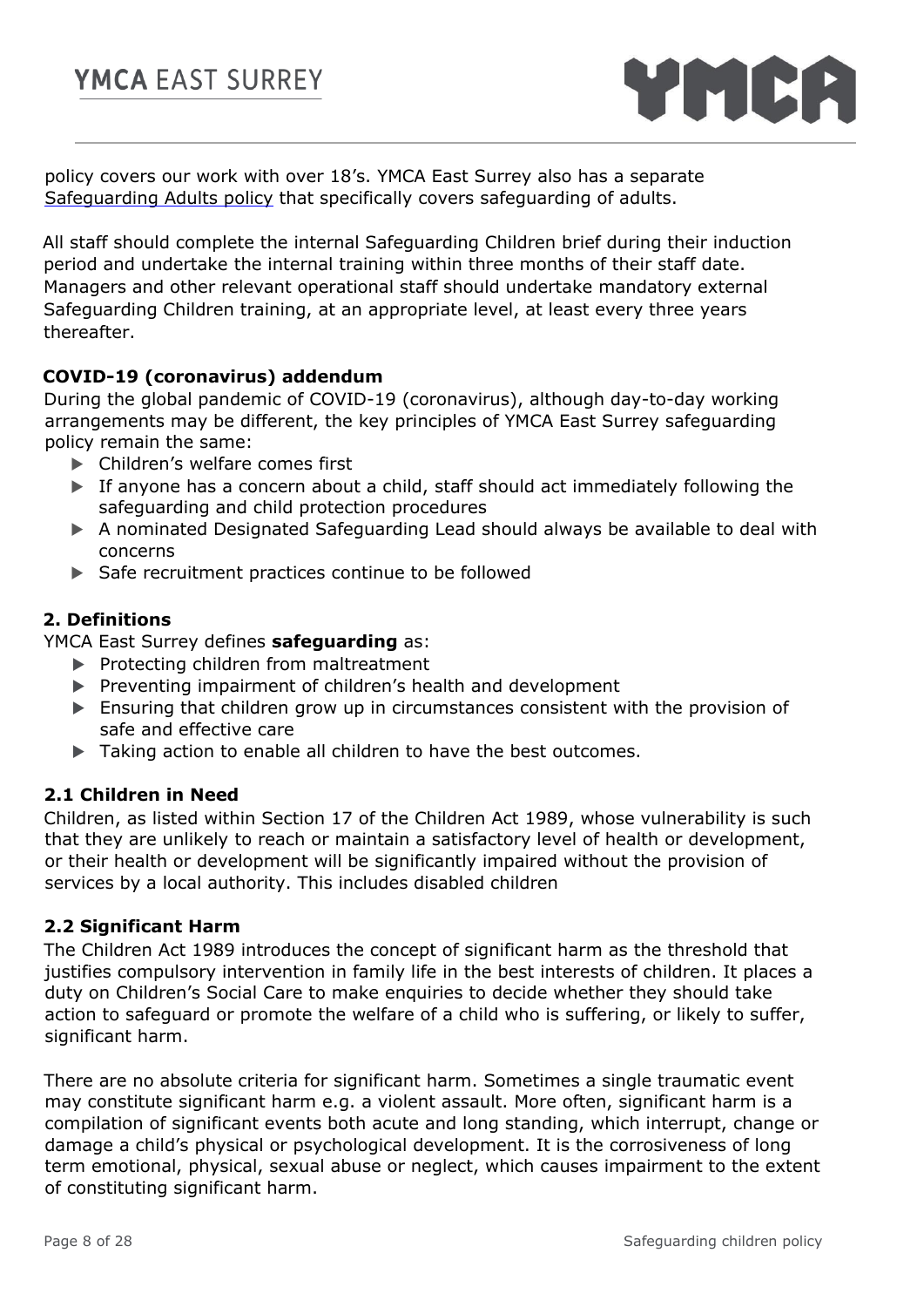

### **3. What is abuse and neglect**

Abuse and neglect are forms of maltreatment of a child. Somebody may abuse or neglect a child by inflicting harm, or by failing to act to prevent harm. Children may be abused in a family or an institution or a community setting, by those known to them, or by a stranger. They may be abused by an adult or adults, or another child or children, or by witnessing the abuse of another person. The abuse and neglect of children takes place in all sectors of our community

### **3.1 Physical abuse**

A form of abuse which may include hitting, shaking, throwing, poisoning, burning or scalding, drowning, suffocating or, otherwise causing physical harm to a child. Physical harm may also be caused when a parent/carer fabricates the symptoms of, or deliberately induces, illness in a child.

### **3.2 Emotional abuse**

Emotional abuse is the persistent emotional ill treatment of a child such as to cause severe and persistent adverse effects on the child's emotional development. It may involve:

- Conveying to the child that they are worthless or unloved, inadequate, or valued only insofar as they meet the needs of another person
- It may include not giving the child opportunities to express their views, deliberately silencing them or 'making fun' of what they say or how they communicate
- $\blacktriangleright$  It may feature age or developmentally inappropriate expectations being imposed on a child. These may include interactions that are beyond the child's developmental capability as well as overprotection and limitation of exploration and learning, or preventing the child participating in normal social interaction
- It may also involve seeing or hearing the ill treatment of another
- It may involve bullying (including cyber bullying), causing children to feel frequently frightened or in danger or the exploitation or corruption of children.

Some level of emotional abuse is involved in all types of maltreatment of a child although it may occur alone.

### **3.3 Sexual abuse**

Sexual abuse involves:

- Forcing or enticing a child or young person to take part in sexual activities, not necessarily involving a high level of violence, whether or not the child is aware of what is happening
- The activities may involve physical contact, including assault by penetration (for example rape or oral sex) or non-penetrative acts such as masturbation, kissing, rubbing and touching outside of clothing
- This may also include non-contact activities, such as involving children in looking at or in the production of sexual images or watching sexual activities, or encouraging children to behave in sexually inappropriate ways, or grooming a child in preparation for abuse (including via the internet)
- Sexual abuse is not solely perpetrated by adult males. Women can also commit acts of sexual abuse, as can other children.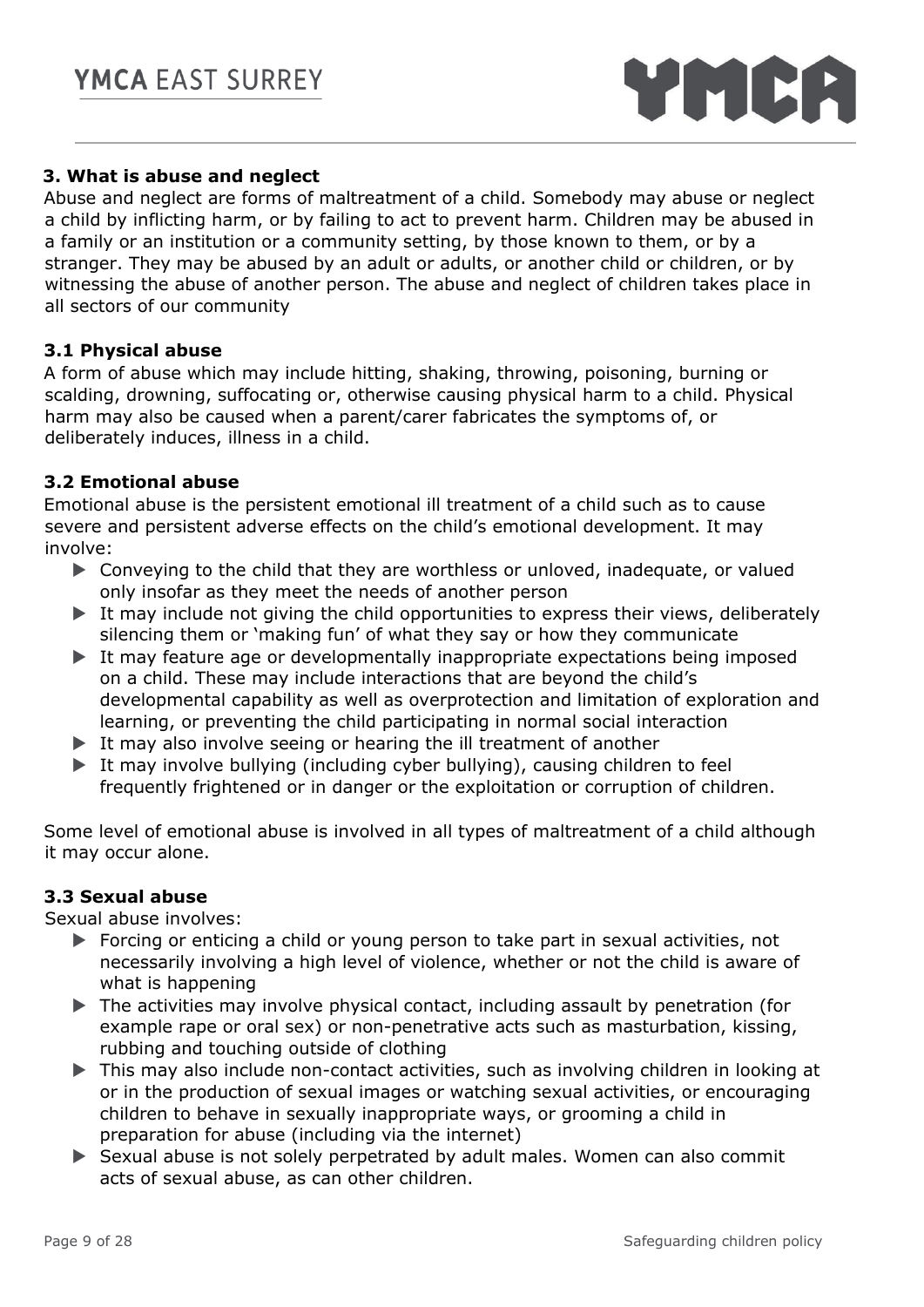

# **3.4 Neglect**

Neglect involves: The persistent failure to meet a child's basic physical, and/or, psychological needs is likely to result in the serious impairment of the child's health or development. Neglect may occur in pregnancy as a result of maternal substance abuse. Once a child is born, neglect may involve a parent/carers failing to:

- Provide adequate food, clothing and shelter (including exclusion from home or abandonment)
- Failing to protect a child from physical and emotional harm or danger, or a failure to ensure access to appropriate medical care or treatment. It may also include neglect of, or unresponsiveness to, a child's basic emotional needs.

### **4. Children considered particularly vulnerable to abuse**

There are some children living in circumstances which may make them particularly vulnerable to abuse such as children who:

- ▶ are deemed as "Children in Need"
- are living away from home in public or private care (e.g. foster care, residential care, boarding schools, hospitals, prisons etc.)
- $\blacktriangleright$  have disabilities and complex needs
- ▶ displayed behaviour indicates a lack of parental control
- $\triangleright$  are living within households where there is domestic abuse
- are substance misusing, mentally ill or have learning disabled parent/carers
- are living in families where there are extreme religious, spiritual or cultural beliefs
- **are living in temporary accommodation**
- $\blacktriangleright$  go missing
- are newly arrived or transient families, are unaccompanied asylum seeking children, are victims of trafficking.

## **5. Alerting to indicators of abuse**

There are a variety of ways that somebody in the organisation may become aware of the actual or likely occurrence of abuse of a child.

These include:

- $\blacktriangleright$  A child might tell them
- Someone else might report that a child has told them or that they strongly believe that a child has been or is being abused
- A child might show some signs of physical injury for which there appears to be no satisfactory explanation
- A child's behaviour may indicate to them that it is likely that she or he is being abused
- Something in the behaviour of one of the workers or young person, or in the way that a worker or young person relates to a child, alerts them or makes them feel uncomfortable in some way
- ▶ Observing one child abusing another.

Whenever anyone has concern that a child may be at risk of abuse they should follow YMCA East Surrey's Safeguarding Procedures, unless they have been superseded by those of the Local Safeguarding Children Partnerships.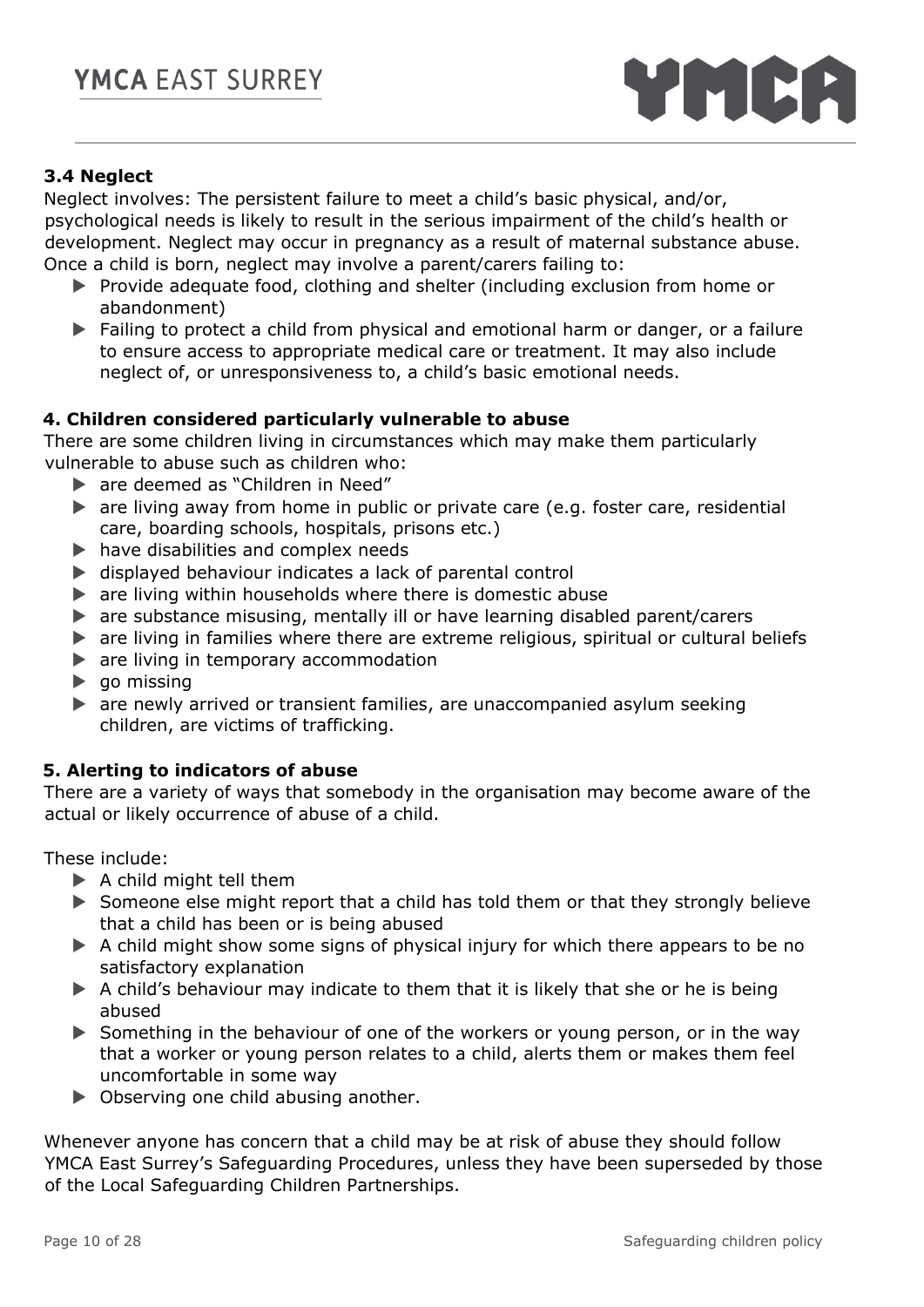# **YMCA EAST SURREY**



Most children do have accidental injuries occasionally, such as when falling or playing with other children. Such injuries might include bruising to the knees, shins, arms, elbows, or if falling onto the face, nose, forehead cut lip etc. However, there are injuries which are hardly ever caused accidentally and also warning signs which may indicate sexual, emotional abuse or neglect.

# **6. What to do if you have concerns about the welfare of a child**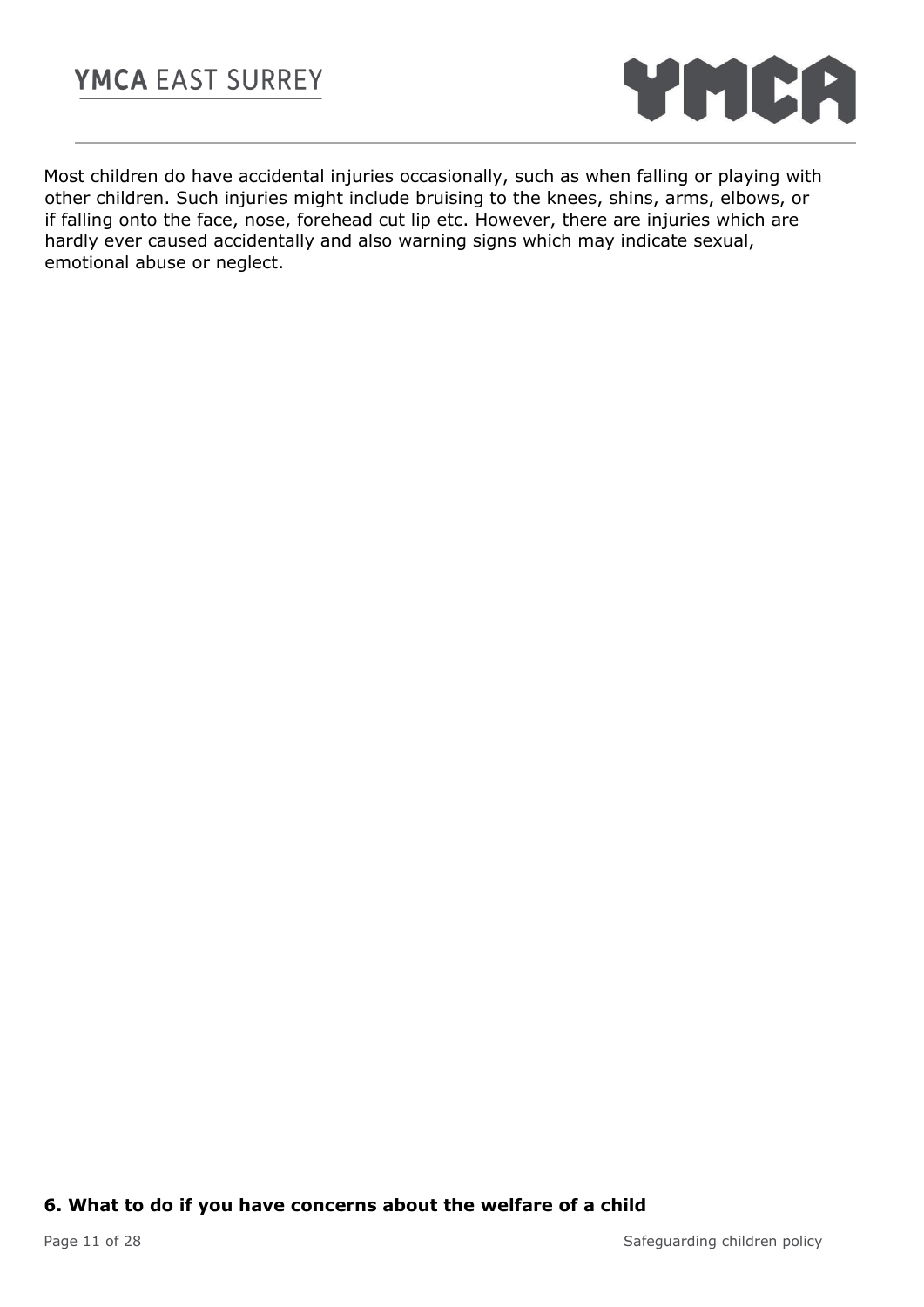# **YMCA EAST SURREY**



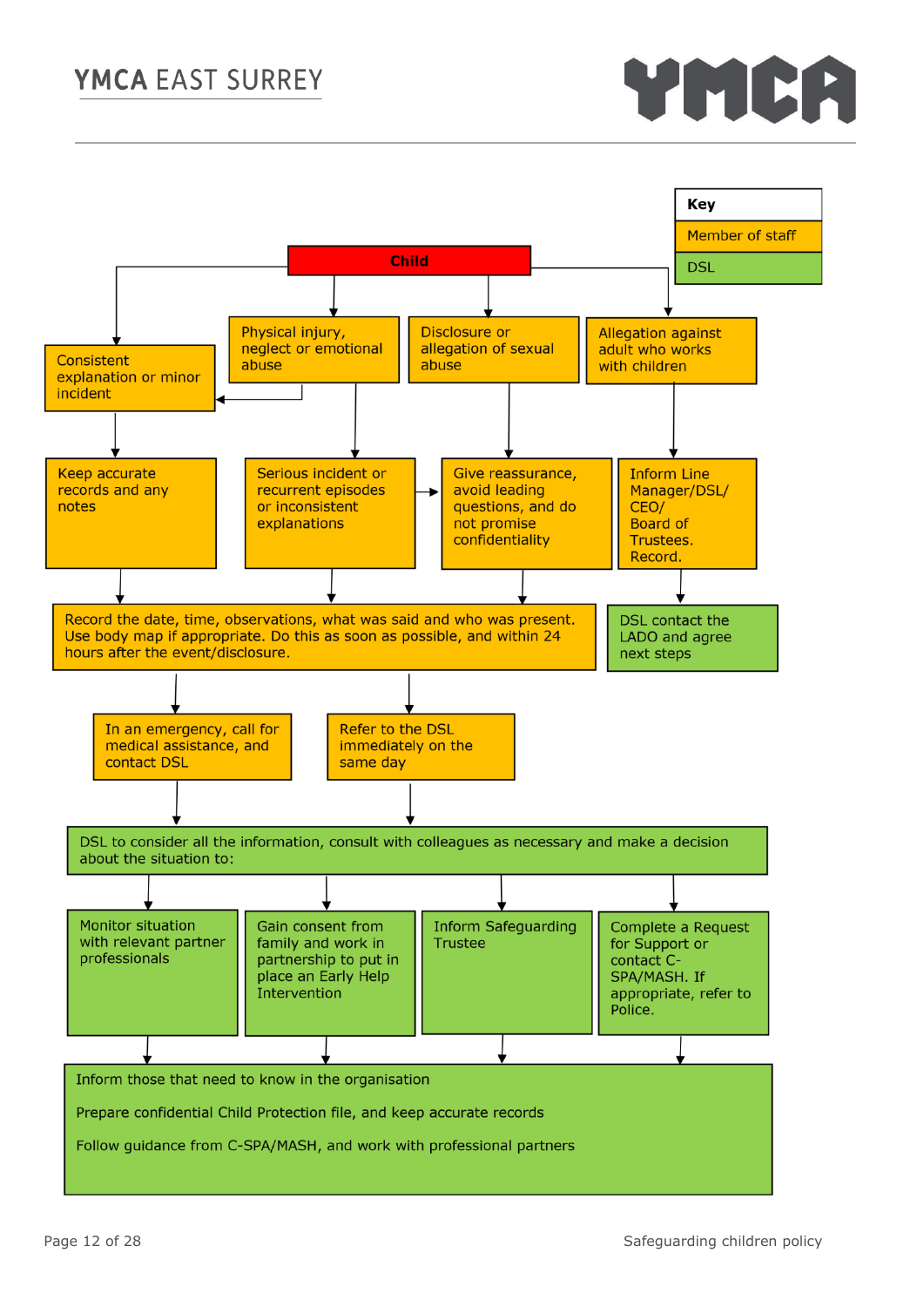

If you suspect a child is at risk of abuse, immediately contact the relevant Line Manager and Designated Safeguarding Lead.

## **.Designated Safeguarding Leads (DSL)**

YMCA East Surrey DSLs have overall responsibility for the safeguarding of all persons, including adults and young people. They have all undergone the appropriate safeguarding training provided by Surrey County Council which is refreshed every three years.

YMCA East Surrey's Senior DSLs are:

Ian Burks | CEO T: 01737 779979 (Reception) M: 07764 819182 E: ian.burks@ymcaeastsurrey.org.uk

Judith Brooks | Head of Children and Young People T: 01737 784974 M: 07870 904035 E: judith.brooks@ymcaeastsurrey.org.uk

Lee Fabry | Head of Housing (Hillbrook House) T: 01737 773089 E: lee.fabry@ymcaeastsurrey.org.uk

Stuart Kingsley | Deputy Head of Children and Young People 01737 222859 07442 011483 E: stuart.kingsley@ymcaeastsurrey.org.uk

### **DSL procedures**

- During office hours, the DSL will:
	- ▶ Contact the Surrey Children's Single Point of Access (C-SPA) for Surrey or Multi Agency Safeguarding Hub (MASH) for West Sussex:

Surrey (C-SPA) T: 0300 470 9100 E: cspa@surreycc.gov.uk

West Sussex (MASH) T: 0330 222 5296 E: mash@westsussex.gcsx.gov.uk

In an emergency:

Dial 999 for the Police

The DSL will then inform the CEO.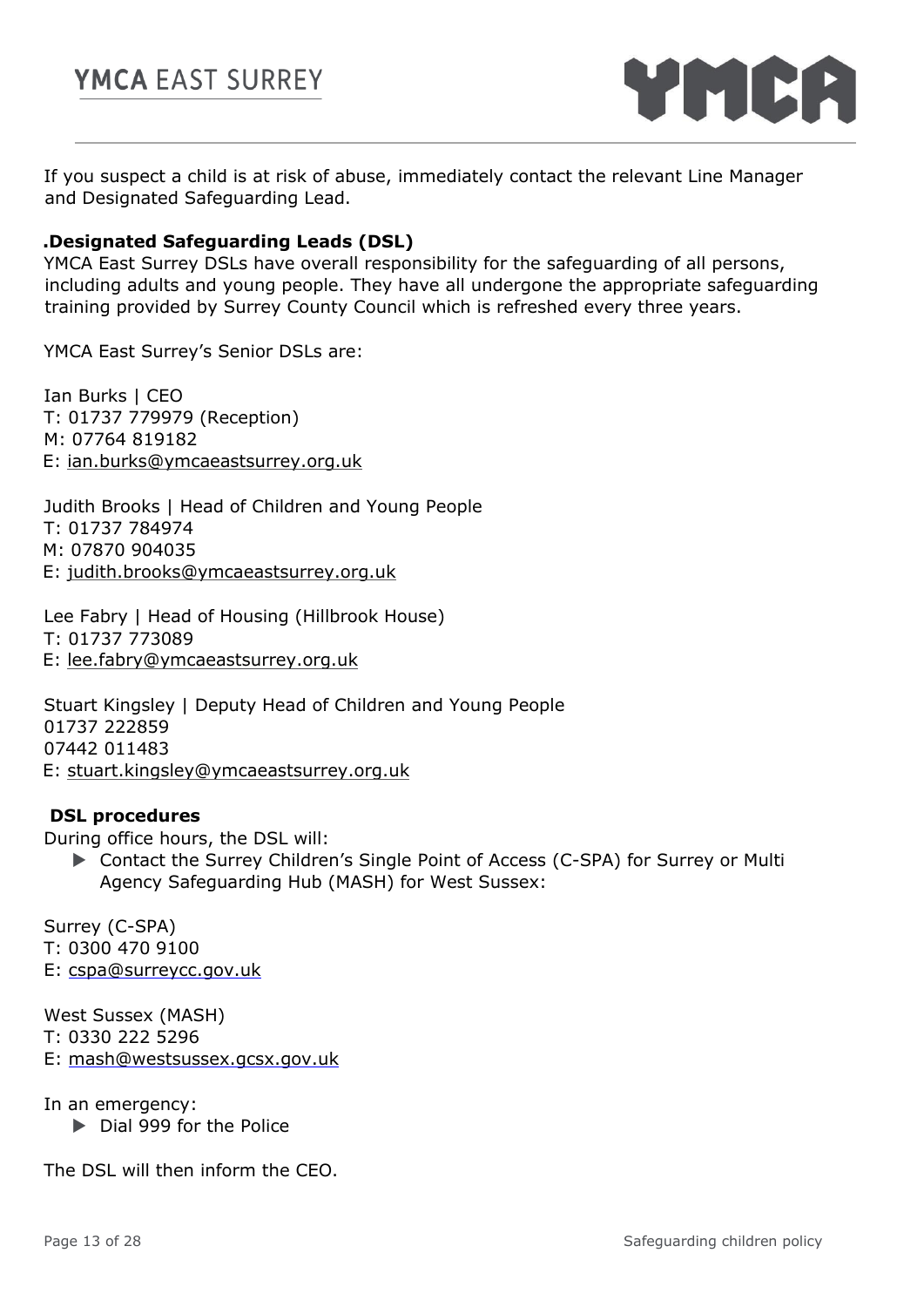

Verbal referrals to C-SPA or MASH must always be followed up by a written referral within 48 hours. All action taken must be recorded by the DSL.

The DSL will ensure that Ofsted is notified if a section 47 is opened by the local authority, and if a section 47 is closed by the local authority, or if the incident is deemed serious following discussions with other professionals.

Remember:

- $\blacktriangleright$  The safety of the child is paramount
- $\blacktriangleright$  Be calm, reassuring and honest
- Do not make promises which can't be kept
- Do not interrogate the child, but listen carefully and gently clarify the facts, remain open in your manner and allow the child to continue at their own pace
- ▶ To tell the child what will happen next and with whom the information will be shared
- Consult with your Line Manager and DSL, immediately
- $\blacktriangleright$  Keep the child informed of what is happening and of any decisions made or actions taken
- Accurately record the incident immediately or as soon as you can but definitely within 24 hours

The individual who first encounters a case of alleged or suspected abuse is not responsible for deciding whether or not abuse has occurred - that is a task for the professional child protection agencies.

If a child shows signs that they are suffering from, or is likely to suffer, significant harm, the first consideration must always be whether the child is in imminent danger or requires urgent medical attention. If so, the safety of the child and/or access to suitable medical treatment, need to be secured as a first priority.

If the child is in danger, keep the child with you and contact the Police. If the child requires medical attention call an ambulance and then inform your manager.

If no emergency action is required, the staff member must discuss their concerns immediately with their Line Manager and the DSL, to consider whether the concerns require a referral to Children's Social Care. If you have any doubts about this decision, remember you can always, without necessarily identifying the child, discuss your concerns with senior colleagues in YMCA East Surrey, or consult with Children's Social Care in Surrey and West Sussex, or the NSPCC:

Surrey (C-SPA) T: 0300 470 9100 E: cspa@surreycc.gov.uk

West Sussex (MASH) T: 0330 222 5296 E: mash@westsussex.gcsx.gov.uk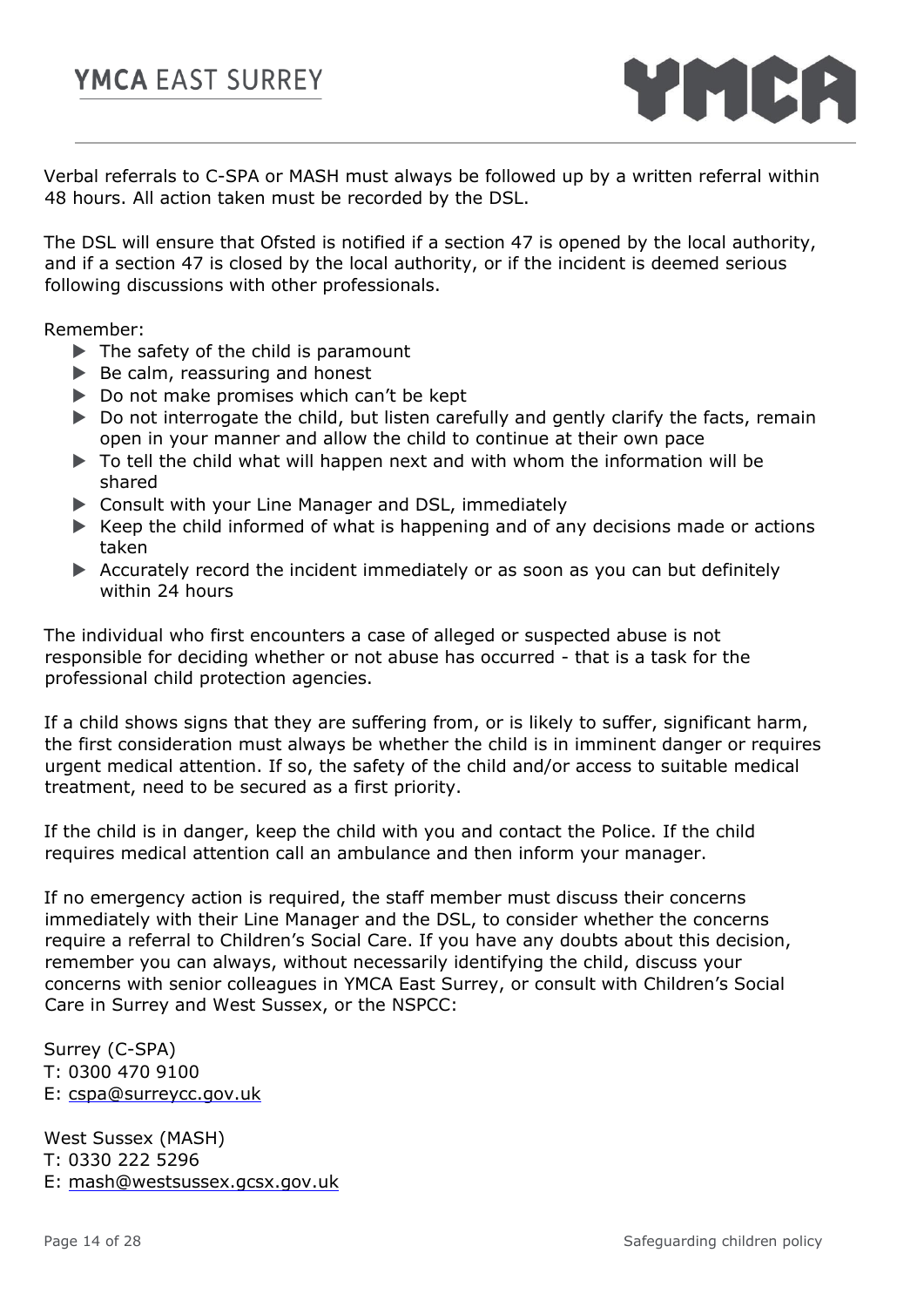

### **NSPCC** T: 0808 800 5000 E: help@nspcc.org.uk W: https://www.nspcc.org.uk/what-you-can-do/report-abuse/

Staff should then cooperate with any investigation or assessment, as required. Children's Social Care should inform the DSL, as the referrer, of the outcome of any investigation.

Please note: if you remain concerned that a child is suffering or at risk of significant harm and no manager supports you in your decision to refer to Children's Social Care, you remain free to act on your concerns and make the referral.

## **7. Information sharing and confidentiality**

It is important that concerns about children and young people are shared, as it is only when all the pieces of information are put together that a full picture of the situation can be obtained and proper judgements made. A key factor in serious case reviews has been a failure to record information, to share it, to understand the significance of the information shared and to take appropriate action in relation to known or suspected abuse or neglect.

It is critical that all staff working with children and young people are in no doubt that where they have a reasonable cause to suspect that a child or young person may be suffering or may be at risk of suffering significant harm, they should discuss those concerns with their Line Manager and make a referral to Children's Social Care.

Where there are safeguarding concerns information must always be shared. The Data Protection Act was not intended to prevent the sharing of this type of information.

## **8. Consent**

Consent from parents/carers is not required when the threshold of significant harm is met; however, unless doing so would increase the risks to the child, parents/carers should be informed that a referral to Children's Social Care is being made, and asked if they are willing to provide their consent. If consent is not obtained, the DSL should continue as planned and make the referral as per the responsibilities to safeguard and act in the best interests of the child.

If the child is identified as a Child in Need (see earlier definition) then the Line Manager and DSL will agree how these concerns will be shared with the family.

If the family agree to a referral, then a referral form will be completed and YMCA East Surrey will cooperate and contribute, as required, to any subsequent assessment or investigation.

Should the family fail to agree to a referral, then the DSL must consider whether the refusal constitutes a risk of significant harm. If not, then the concerns for the child should be recorded, in line with YMCA East Surrey's recording requirements along with the parent/carers dissent, and staff should continue to monitor the wellbeing of the child.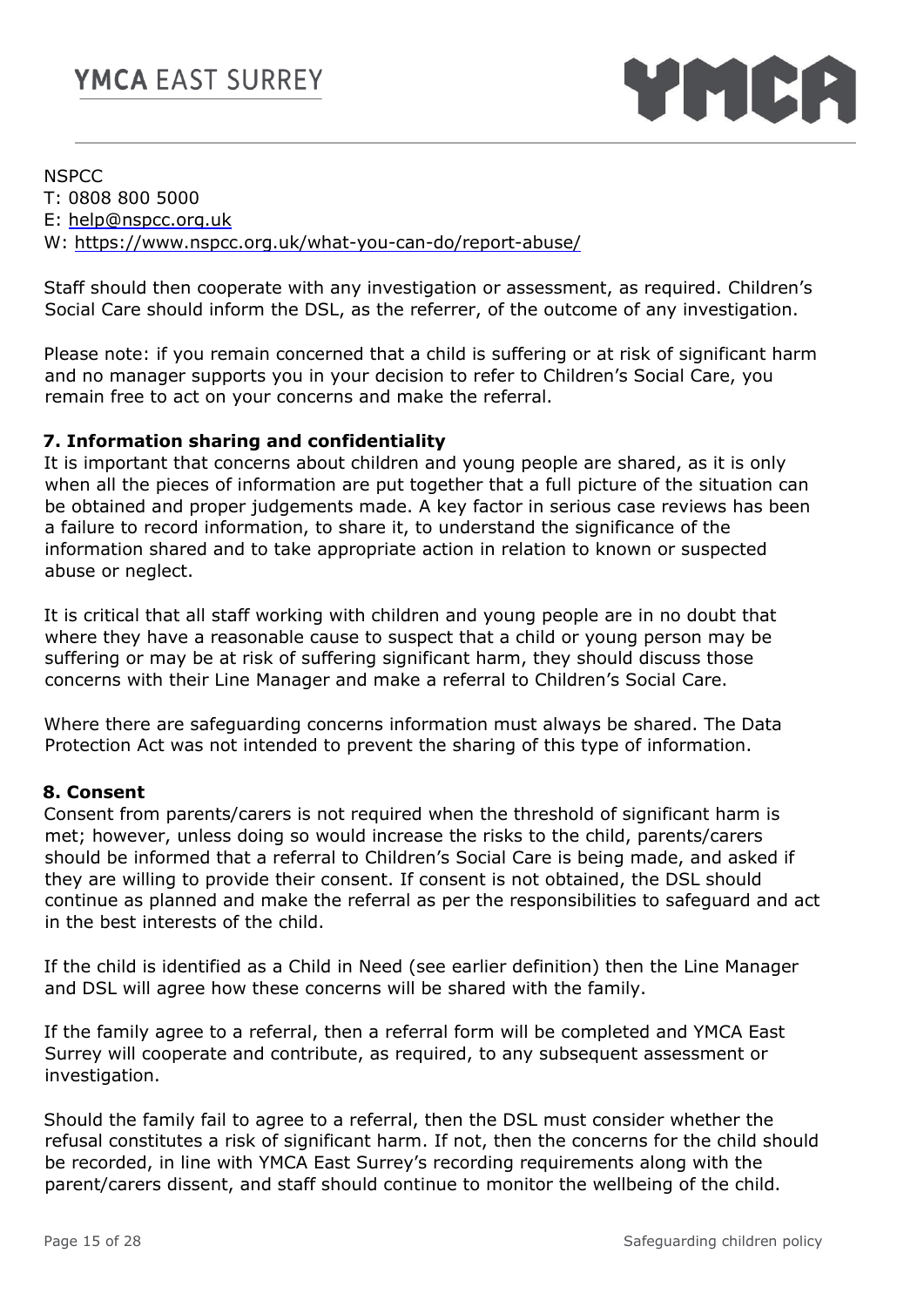

## **9.Recording of concerns, information and data requirements**

Staff must record and log all information in chronological order on YMCA East Surrey's "Incident Log". This form can be found in: G:\Workgroup\Children's Services\Admin\Templates\Incidents logs, recording concerns,etc

Staff must ensure that all data is kept safe and secure and make sure the information is:

- Used lawfully
- ▶ Used for limited, specifically stated purposes
- ▶ Used in a way that is adequate, relevant and accurate
- $\blacktriangleright$  Not excessive:
- Handled according to people's data protection rights (see the Data Protection policy);
- Body maps must be completed for all identified non mobile children/young people who have bruising. All bruising must be clarified with an explanation; this may include contacting the parent/carers or another professional. All maps to be held in their individual file
- ▶ The DSL will keep all records involving child protection concerns
- Records concerning a member of staff must be held in their personnel file and a copy given to the member of staff (where applicable). This information must be retained on file until the person reaches retirement age or for 10 years if that is longer.

It is imperative that any concerns are accurately recorded as the matter could go on to case conference and/or legal proceedings. The record should include the context, a detailed account of the concerns, what was said or seen and by whom. It is important to record the actual words used by the child or the referrer. The record should indicate:

- ▶ Who was present
- $\blacktriangleright$  who was consulted
- $\triangleright$  how any decisions were made and the reasoning behind them and by whom;
- any actions taken.

If a decision was made, to take no action, then the reasoning for that decision must also be recorded. All records must be clearly signed and dated.

Tipp-ex or another correction fluid must never be used, if a mistake is made or an amendment required, a line should be made through the original so that the wording remains clearly visible, and it should be initialled by the author.

### **10. Reporting concerns or allegations against staff member of volunteer**

These procedures are based on those recommended by the Local Safeguarding Children Partnerships and will be followed by YMCA East Surrey when managing allegations against staff.

Compliance with these procedures will help to ensure that allegations of abuse are dealt with expeditiously, consistent with a thorough and fair process. They should be read in conjunction with YMCA East Surrey's Disciplinary Policy.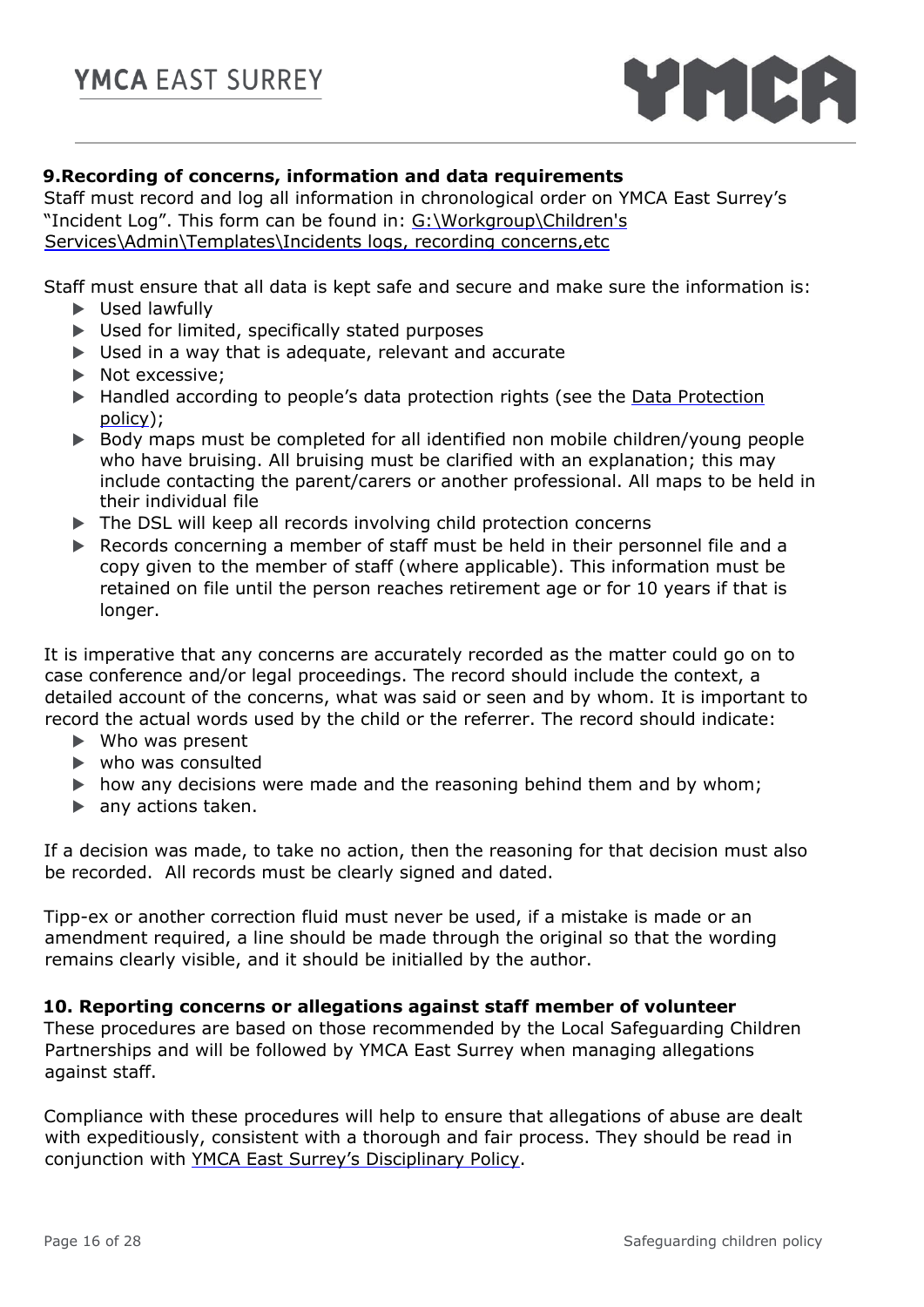

Allegations can be made in relation to restrictive physical interventions and restraint but can also relate to inappropriate relationships between members of staff and children or young people, for example:

- $\triangleright$  having a sexual relationship with a child under 18 if in a position of trust in respect of that child, even if consensual
- "Grooming", i.e. meeting a child under 16 with intent to commit a relevant offence
- Other 'grooming' behaviour giving rise to concerns of a broader child protection nature e.g. inappropriate text/e-mail messages or images, gifts, socialising etc.
- Possession of indecent images/pseudo-photographs of children.

In addition, these procedures should be applied when there is an allegation that any person who works with children:

- $\blacktriangleright$  Has behaved in a way in their personal life that raises safeguarding concerns. These concerns do not have to directly relate to a child but could, for example, include arrest for possession of a weapon or indecent images of children
- As a parent/carer, has become subject to child protection procedures
- Is closely associated with someone in their personal lives (e.g. partner, member of the immediate family or other household member) who may present a risk of harm to child/ren for whom the member of staff is responsible in their employment/volunteering.

The person to whom an allegation or concern is first reported should treat the matter seriously and keep an open mind.

They should not:

- Investigate or ask leading questions if seeking clarification
- Make assumptions or offer alternative explanations
- $\blacktriangleright$  Promise confidentiality but give assurance that the information will only be shared on a "need to know" basis.

They should:

- Make a written record of the information where possible in the child/adult's own words including the time, date and place of incident(s), persons present and what was said
- $\triangleright$  Sign and date the written record
- Immediately report the matter to their Line Manager and DSL .

## **The Manager's initial response**

Managers need to understand which behaviours to address directly through their complaints or disciplinary procedures and under what circumstances they should contact the Local Authority's Designated Officer (LADO).

- Surrey LADO: 0300 123 1630
- ▶ West Sussex LADO: 0330 222 3339

## **Communication of allegations**

 The employer must inform the LADO within one working day when an allegation or a concern of suitability is raised and prior to any further investigation taking place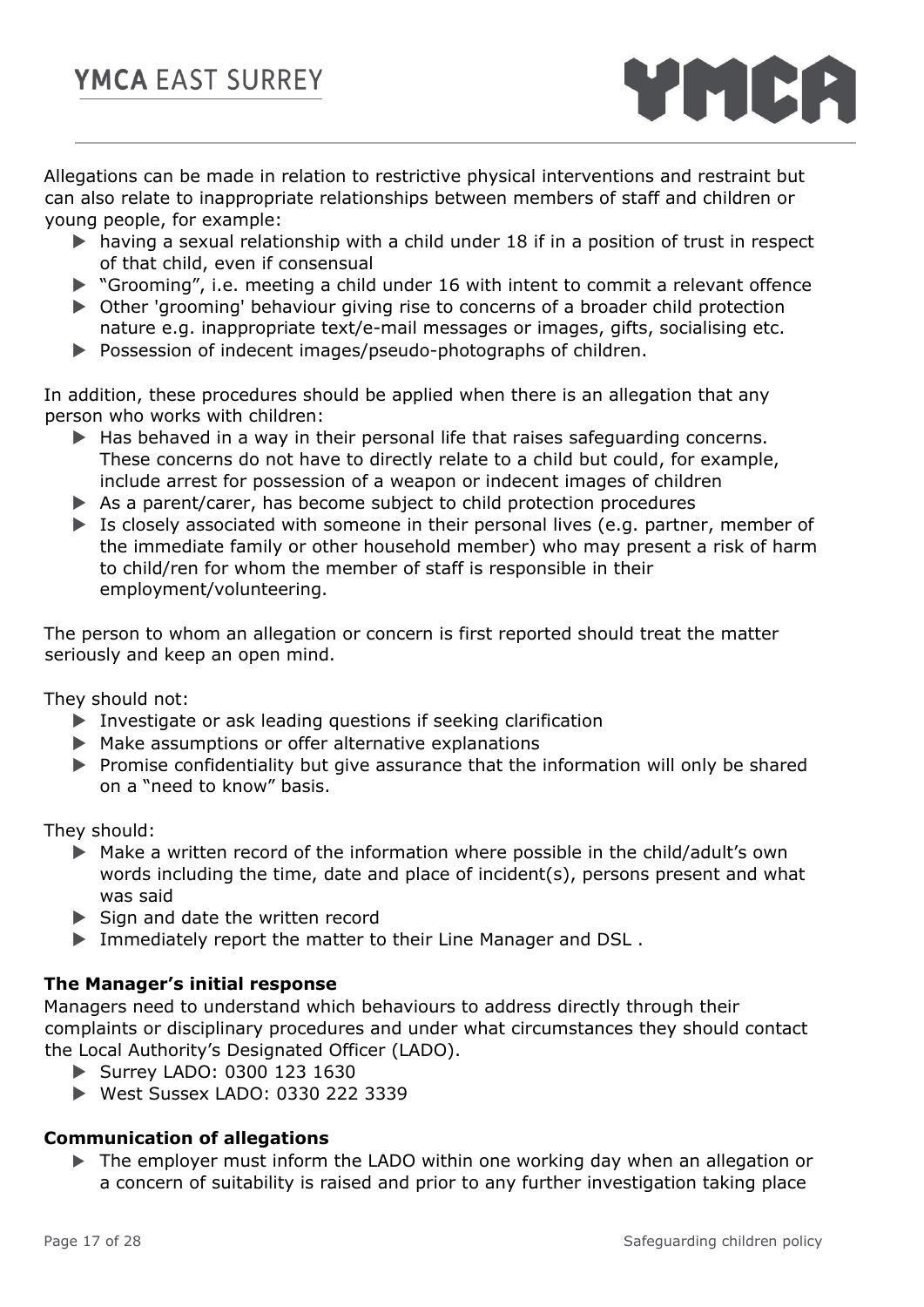- ▶ There will be consideration as to whether or not to inform the parent/carer/s of the child/ren as this may impede the disciplinary or investigation processes
- In some circumstances the parent/carer may need to be told straight away for example if the child is injured and requires medical treatment
- $\triangleright$  The parent(s)/carer(s) and the child, if sufficiently mature, should be helped to understand the processes involved and kept informed about the progress of the case and of the outcome where there is no criminal prosecution. This will include the outcome of any disciplinary process, but not the deliberations of, or the information used in, a hearing
- $\triangleright$  Subject to restrictions on the information that can be shared, the employer should, as soon as possible, inform the accused person about the nature of the allegation, how enquiries will be conducted and the possible outcome (e.g. disciplinary action, and dismissal or referral the DBS and/or regulatory body).

The member of staff should:

- ▶ Be treated fairly and honestly and helped to understand the concerns expressed and processes involved
- $\blacktriangleright$  Be kept informed of the progress and outcome of any investigation and the implications for any disciplinary or related process
- $\blacktriangleright$  If suspended, be kept up to date about events in the workplace.

Ofsted will be informed of any allegation or concern made against a member of staff if it involves any YMCA East Surrey registered childcare settings.

## **Initial action by the DSL**

When informed of a concern or allegation, the DSL should not investigate the matter or interview the member of staff, child concerned or potential witnesses.

They should:

- Obtain written details of the concern/allegation, signed and dated by the person receiving (not the child/adult making the allegation)
- $\blacktriangleright$  Approve and date the written details
- ▶ Record any information about times, dates and location of incident(s) and names of any potential witnesses
- ▶ Record discussions about the child and/or member of staff, any decisions made, and the reasons for those decisions.

The DSL must refer the allegation to the duty LADO within one working day. Referral should not be delayed in order to gather information. A failure to report an allegation or concern in accordance with procedures is a potential disciplinary matter.

If an allegation requires immediate attention, but is received outside normal office hours, the Designated Safeguarding Lead (DSL) should consult the Children's Services Emergency Duty Team or the local Police and inform the LADO as soon as possible.

## **Initial consideration by the DLS and LADO**

There are up to three strands in the consideration of an allegation:

 $\blacktriangleright$  A Police investigation of a possible criminal offence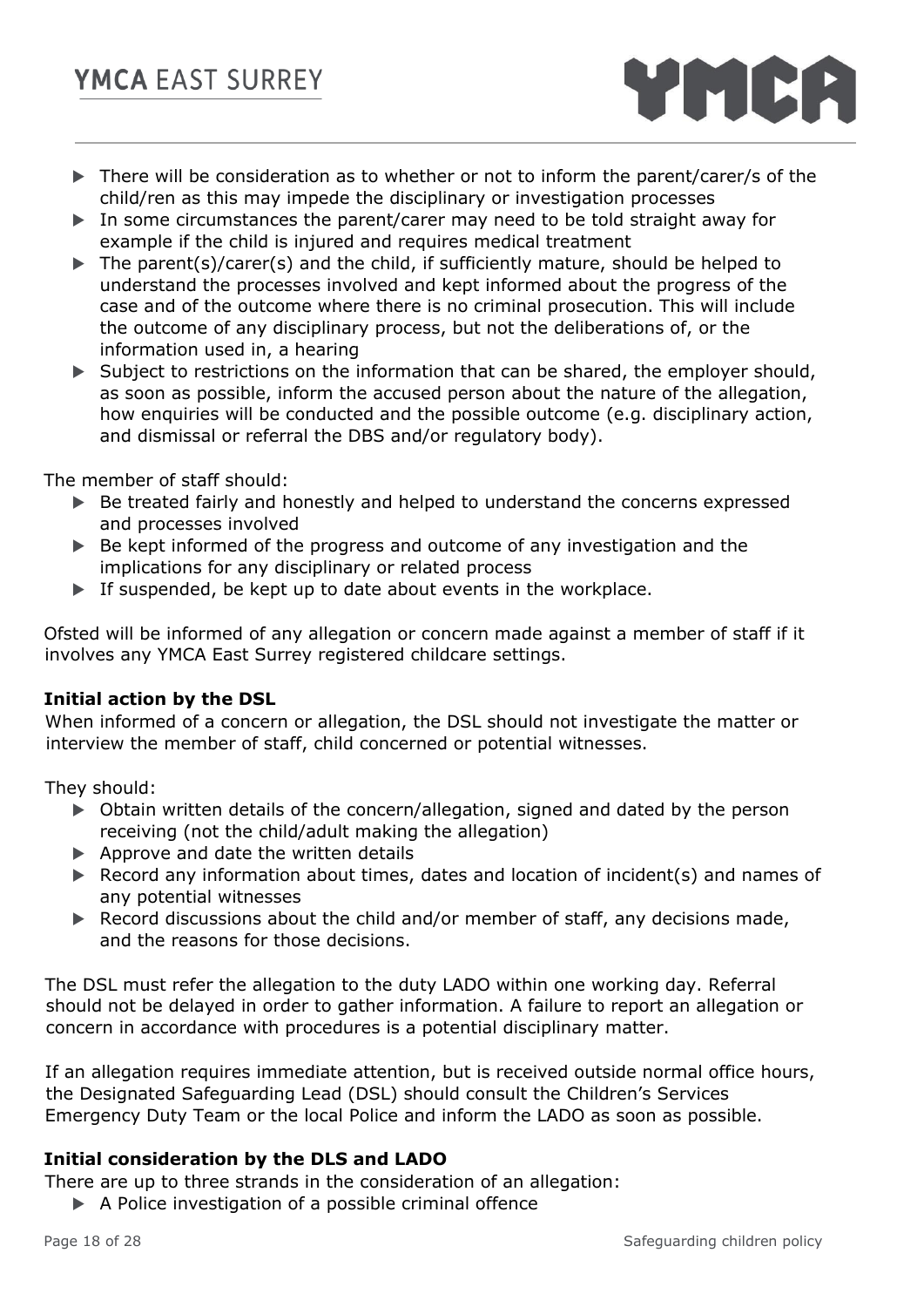- Children's Services enquiries and/or assessment about whether a child is in need of protection or services
- ▶ Consideration by an employer of disciplinary action.

The LADO and DSL should consider first whether further details are needed and whether there is evidence or information that establishes that the allegation is false or unfounded. Care should be taken to ensure that the child is not confused as to dates, times, locations or identity of the member of staff.

The Police must be consulted about any case in which a criminal offence may have been committed. If the threshold for significant harm is not reached, but a Police investigation might be needed, the LADO should immediately inform the Police and convene an Initial Evaluation (similar to strategy meeting), to include the Police, employer and other agencies involved with the child.

### **Suspension**

Suspension is a neutral act and it should not be automatic or considered as a default option. It should be considered in any case where:

- $\triangleright$  There is cause to suspect a child has suffered, or is likely to suffer significant harm
- The allegation warrants investigation by the Police.
- $\triangleright$  The allegation is so serious that it might be grounds for dismissal.

The possible risk of harm to children should be evaluated and managed in respect of the child/ren involved and any other children in the accused member of staff's home, work or community life.

The employer should consider alternatives to suspension where possible. Refraining by agreement from work for a very brief period, or being redeployed to other duties so as not to come into contact with one or more children, may be acceptable.

A form to record a risk assessment for suspension is available from Surrey Safeguarding Children Partnership and West Sussex Safeguarding Children Partnership

If suspension is deemed appropriate, the reasons and justification should be recorded and the individual notified of the reasons as per [YMCA East Surrey's Disciplinary Policy](https://surreyscb.procedures.org.uk/qkpph)[.](https://surreyscb.procedures.org.uk/qkpph)

Only the employer has the power to suspend an accused employee and they cannot be required to do so by the local authority or the Police.

If a suspended person is to return to work, YMCA East Surrey will consider what help and support might be appropriate e.g. a phased return to work and/or provision of a mentor, and also how best to manage the member of staff's contact with the child concerned, if still in the workplace.

#### **Disciplinary action**

The LADO and the DSL should discuss whether disciplinary action is appropriate in all cases where: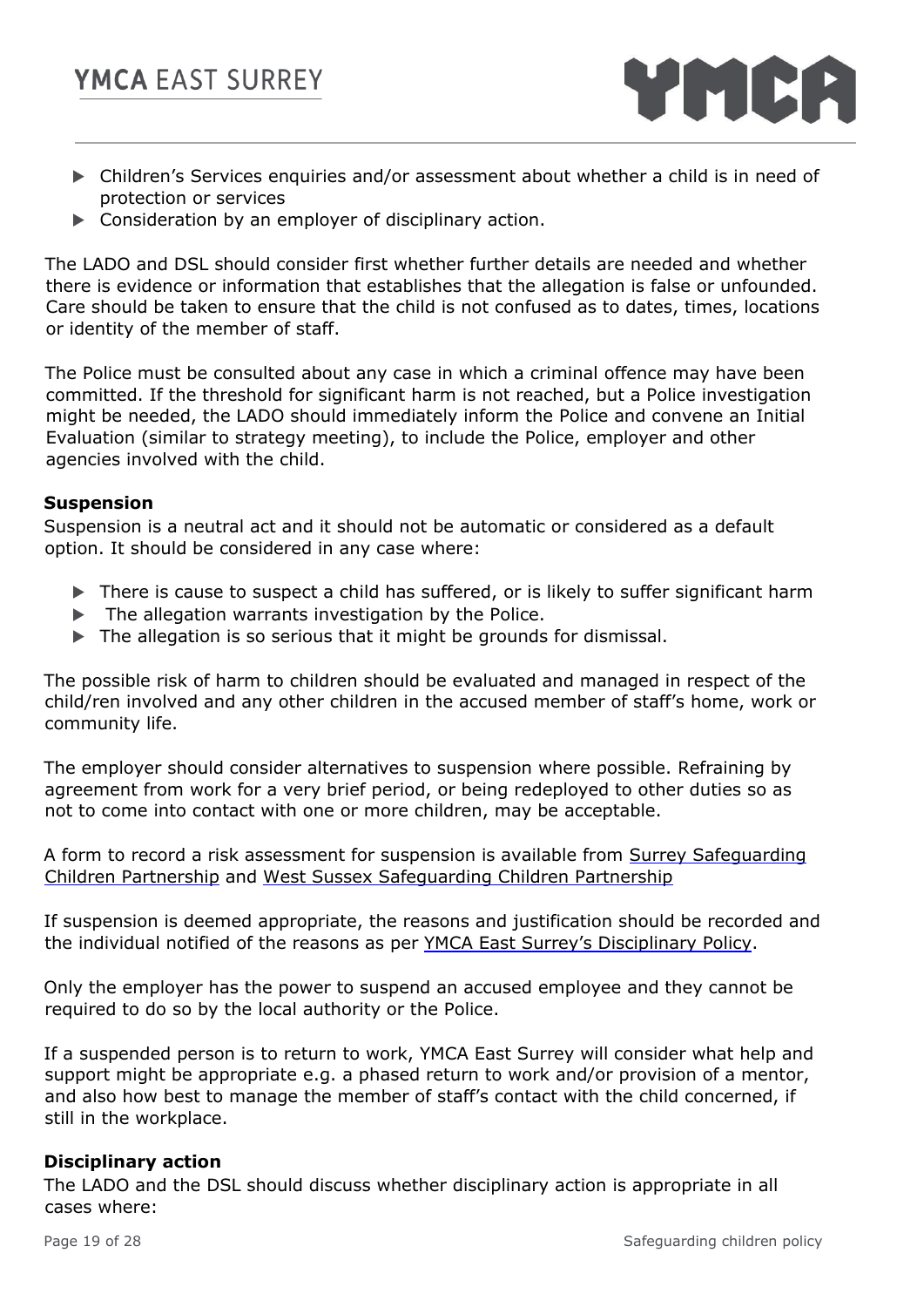- ▶ It is clear at the outset or decided by a Strategy Discussion that a Police investigation or Children's Services enquiry is not necessary
- ▶ The employer or LADO is informed by the Police or the Crown Prosecution Service that a criminal investigation and any subsequent trial is complete, or that an investigation is to be closed without charge, or a prosecution discontinued.

The discussion should consider any potential misconduct or gross misconduct on the part of the member of staff, and take into account:

- ▶ Information provided by the Police and/or Children's Services
- $\blacktriangleright$  The result of any investigation or trial
- The different standard of proof in disciplinary and criminal proceedings.

If formal disciplinary action is not required, the employer should initiate appropriate action within three working days. If a disciplinary hearing is required, and further investigation is not required, it should be held within fifteen working days.

If further investigation is needed to decide upon disciplinary action, the employer and the LADO should discuss whether the employer has appropriate resources or whether the employer should commission an independent investigation because of the nature and/or complexity of the case and in order to ensure objectivity. The investigation should not be conducted by a relative or friend of the member of staff.

The aim of an investigation is to obtain, as far as possible, a fair, balanced and accurate record in order to consider the appropriateness of disciplinary action and/or the individual's suitability to work with children. Its purpose is not to prove or disprove the allegation.

If, at any stage, new information emerges that requires a child protection referral, the investigation should be held in abeyance and only resumed if agreed with Children's Services and Police. Consideration should again be given as to whether suspension is appropriate in light of the new information.

The investigating officer should aim to provide a report within ten working days.

On receipt of the report the employer should decide, within two working days, whether a disciplinary hearing is needed. If a hearing is required, it should be held within fifteen working days. For more information, please see YMCA East Surrey's Disciplinary Policy.

## **11 . Escalation**

Escalation is the course of action that should be taken by staff where they have concerns that the child's safety is compromised by the action of other agencies, or that other professional input does not support effective safeguarding of the child.

Resolution can be sought where there are differences of opinion by staff members making professional challenges and by them knowing how to escalate concerns about decisions made.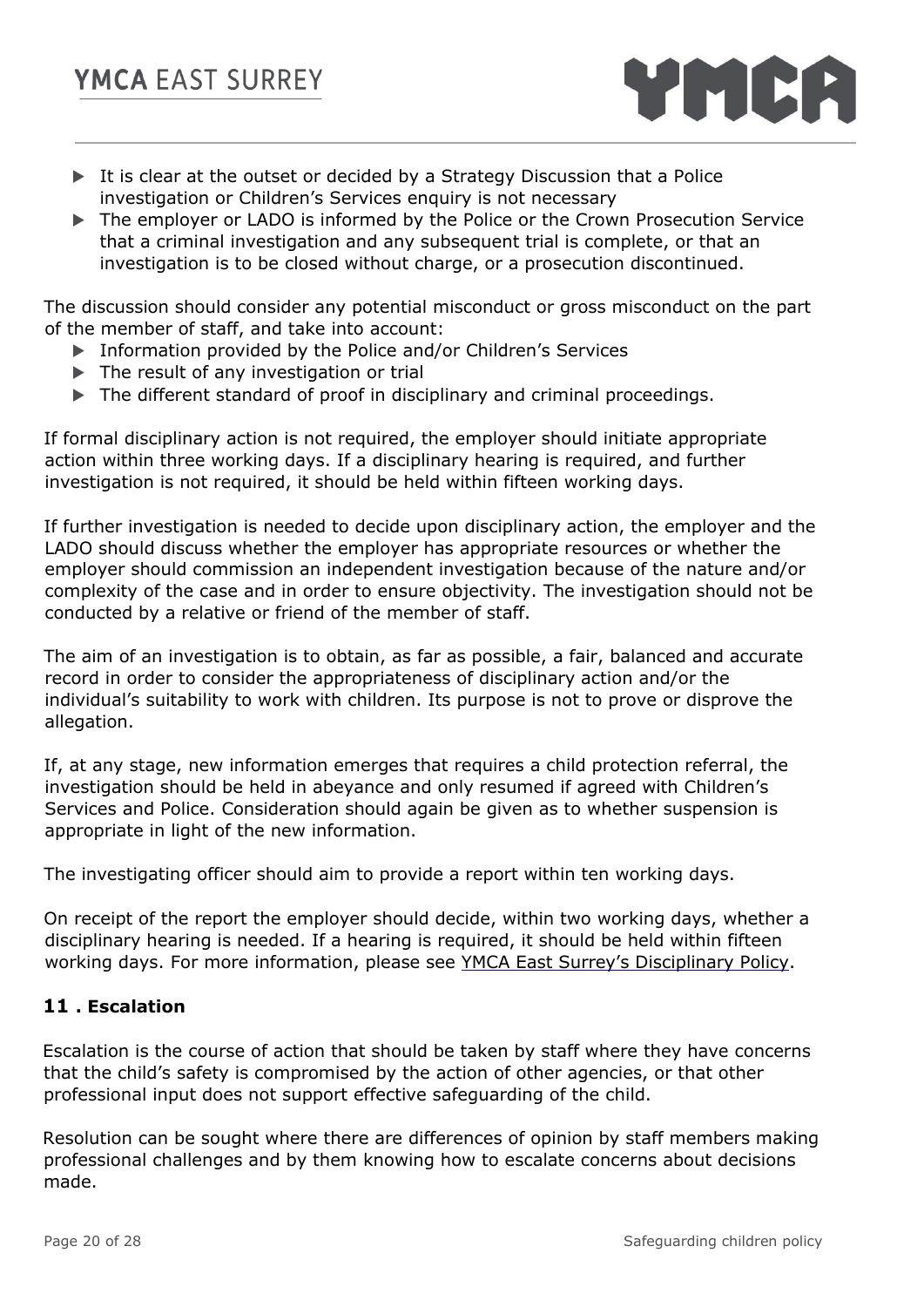

Examples of professional disagreement, resulting in the need for escalation:

- Where one professional disagrees with another around a particular course of action or inaction, such as closing involvement with a child or family, or where practice appears intrusive
- Where one worker or agency considers that another worker or agency has not completed an agreed action for no acceptable or understood reason, which may compromise the safeguarding of the child or young person
- Where one agency considers that the child's needs are not being best met by the current multiagency plan. This could include a disagreement that a particular agency does not feel it needs to be involved, but another does, or there is a decision to close the case
- Where a member of staff or an agency considers that the child's safeguarding needs are better met by a Child Protection Plan and have requested that a Child Protection Conference be convened and feel that this has been refused.

In all cases where a professional believes a child to be at imminent risk of harm they should refer the case to the Surrey C-SPA, West Sussex's MASH and/or the Police. Should you encounter difficulty in getting an appropriate response to your safeguarding concerns from Children's Social Care and external professional partners:

- Discuss with your Line Manager and be prepared to escalate as per YMCA East Surrey's Escalation Process
- View the relevant procedure of the Local Safeguarding Children Partnership to understand who to contact, and the timescales for each stage of escalation.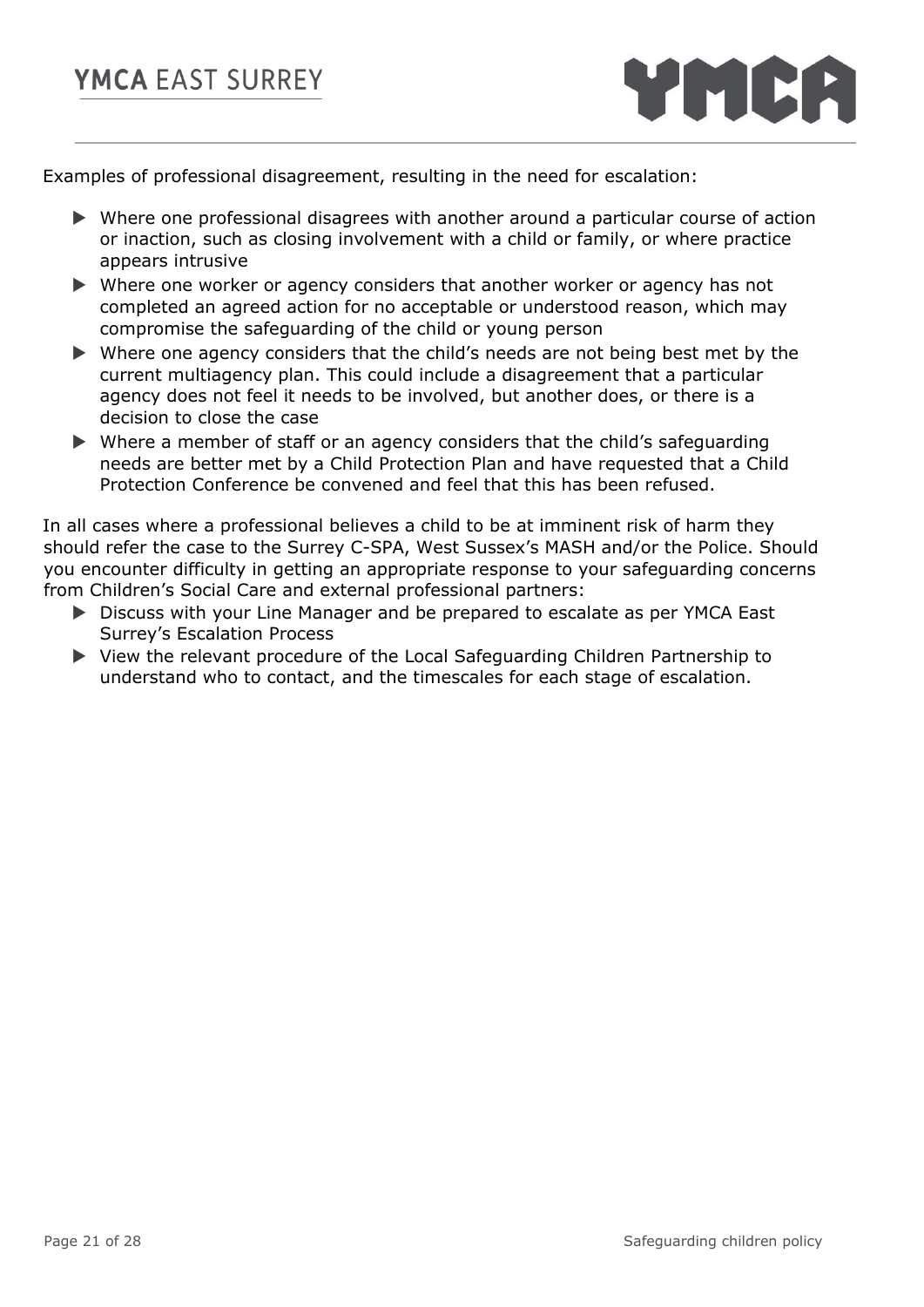# **YMCA EAST SURREY**



## **Local Safeguarding Children Partnership Inter-Agency Escalation Procedure for Professionals with Safeguarding**

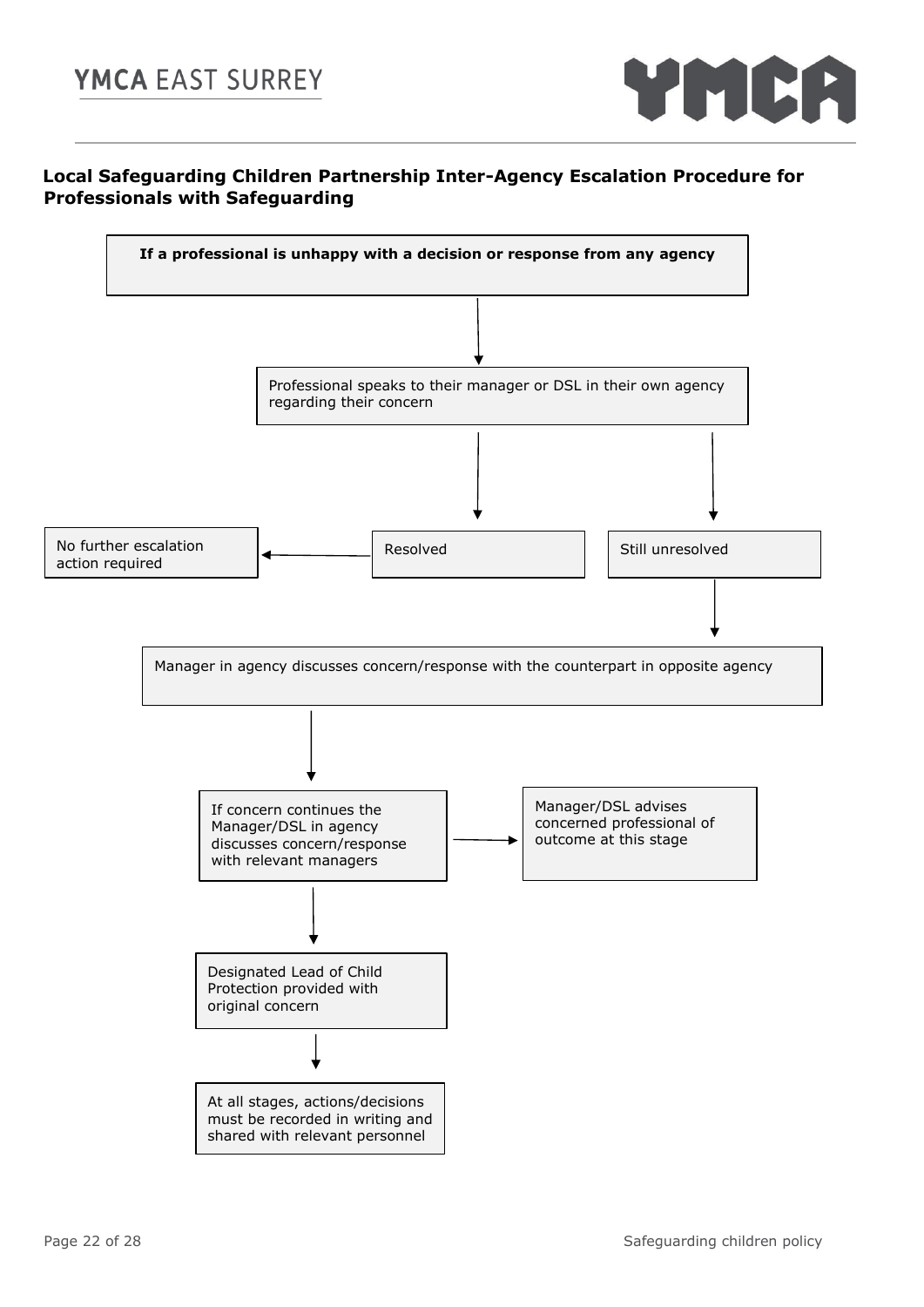

## **12. YMCA East Surrey Safer Recruitment Process**

YMCA East Surrey is committed to [Surrey County Council's Safer Recruitment](https://www.nspcc.org.uk/what-you-can-do/report-abuse/)[.](https://www.nspcc.org.uk/what-you-can-do/report-abuse/) All new employees must have a role relevant DBS check and also three years' worth of references. Any gaps in employment/activity over one month must be explained and verified.

YMCA East Surrey will carry out the following to minimise the risk of employing (or engaging on a voluntary basis) an individual who poses a predictable risk to children and young people:

- Methodically applying techniques which are accepted as helpful in identifying unsuitable individuals;
- Analysing rigorously all the information which is available about the candidate and, whenever possible, verifying through references, information which is provided by the candidate.

To ensure that those involved in selecting staff are able to successfully test the candidates' ability and experience against a clearly defined person specification the YMCA will make sure managers can access:

- ▶ Specific training in respect of safe recruitment and selection
- ▶ Supervised / supported experience of recruitment
- $\blacktriangleright$  Periodic evaluation of performance by their supervisors.

For more information, please see [YMCA East Surrey's Recruitment and Select](https://www.surreycc.gov.uk/social-care-and-health/childrens-social-care/professionals/forms-for-protecting-and-safeguarding-children)ion Polic[y](https://www.surreycc.gov.uk/social-care-and-health/childrens-social-care/professionals/forms-for-protecting-and-safeguarding-children)

## **Disclosure and Barring Service (DBS) checks**

Th[e](https://www.westsussexscp.org.uk/professionals/training/) [Protection of Freedoms Act 2012](https://www.westsussexscp.org.uk/professionals/training/) [se](https://www.westsussexscp.org.uk/professionals/training/)ts out the foundation for the Disclosure and Barring Service. It has an Independent Barring Board (IBB) with responsibility for taking barring decisions on new referrals and the management of two barred lists which replaced List 99, PoCA and PoVA Lists. The system aims to provide employers with a quicker and more effective vetting and barring service. All disclosures for work with children and vulnerable persons are to be at an enhanced level for Regulated Activity. The new organisation, DBS, will provide a service combining criminal records checking and the barring functions:

- The barring part of the DBS will provide caseworkers, who receive and process referrals about individuals, who have harmed, or who pose a risk of harm to, children, young people or vulnerable adults;
- The checking part of the DBS will allow employers to check and access the criminal record history of people working, or applying to work (whether paid or unpaid) in certain positions, especially those that involve working with children and vulnerable adults;
- The Disclosure and Barring Service (Home Office) provides a range of advice, guidance and relevant forms.

Certain posts and voluntary work are subject to the Rehabilitation of Offenders Act 1974 Exceptions Amendment Order 1975. These include the following 'regulated positions':

 Any work in schools, youth or children's centres or other places of work where children and young people are present;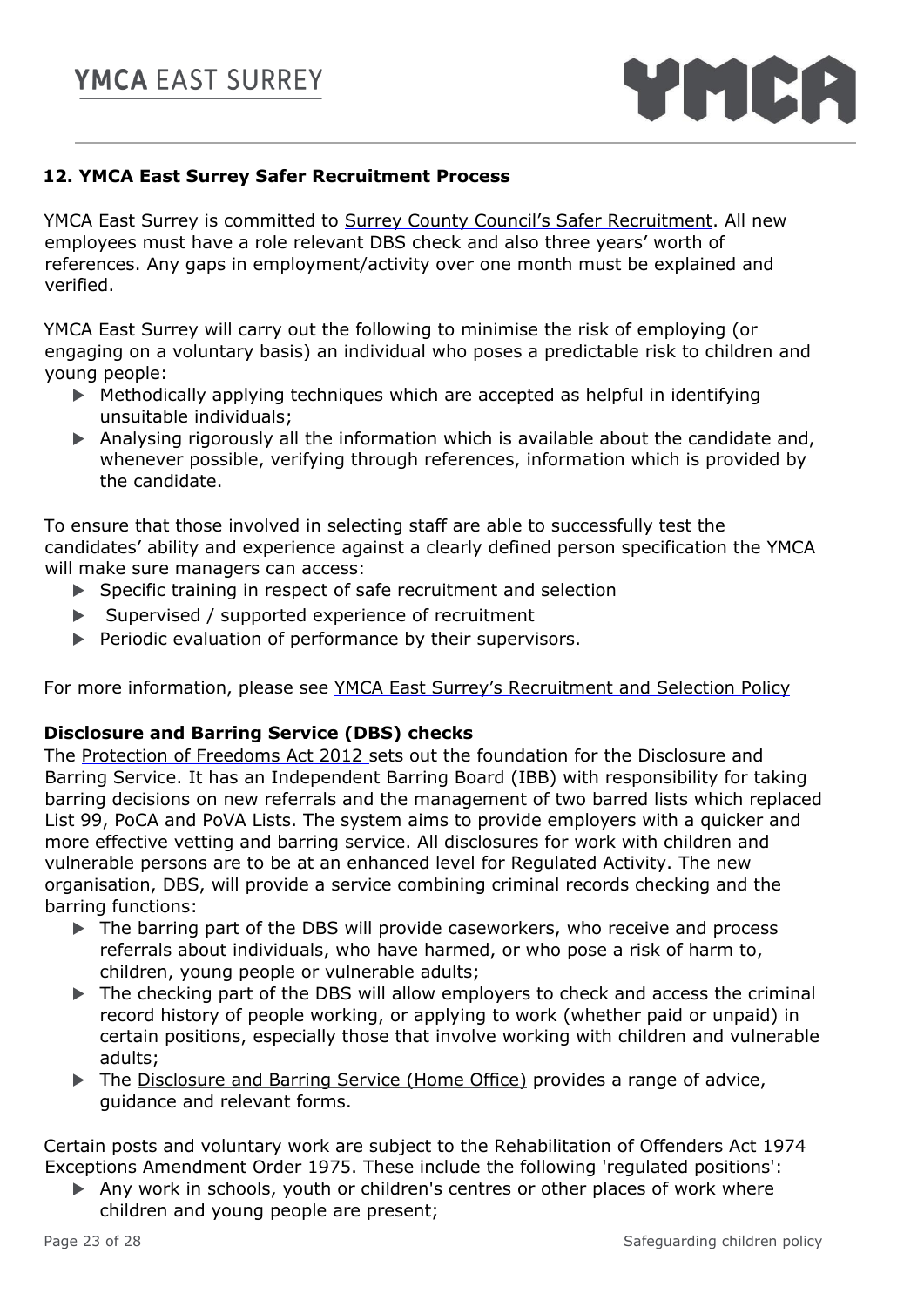- Any post that requires unsupervised contact with children made under arrangements by the child's parents/carers, the child's school or registered day care providers;
- A position of governor or member of management committee for an organisation that regularly works in the presence of, or care for, children, or training, supervising or being in sole charge of children;
- Any post which involves regularly caring for, training, supervising or being in sole charge of children under the age of 18;
- $\triangleright$  The minimum age at which someone can be asked to apply for a DBS check is 16 years' old.

Disclosure of any convictions, cautions, bind-overs which they have received should be requested on the job application form. Any such details must be declared even if they would be considered 'spent' in other circumstances. If a person who has made such disclosures is selected for appointment, they should ask be asked to apply for an Enhanced DBS Disclosure to verify their declarations.

### **Limitations of disclosures**

Disclosures may not provide information on people convicted abroad or where an applicant has worked or been resident overseas in the previous five years, or with respect to individuals who have had a limited period of residence in the UK, therefore caution must be exercised.

The advice of the DBS Overseas Information Service should be sought about criminal record checking overseas - see the [Disclosure and Barring Service \(Home Office\).](https://www.gov.uk/government/organisations/disclosure-and-barring-service)

Occasionally, an enhanced disclosure check may result in the local Police disclosing non conviction information to the registered body only and not to the applicant e.g. a current investigation about the individual. Such information must not be passed on to her/him.

In addition to this, new members of staff should be asked the following questions, with signatures to verify the answers:

- Have you had any convictions, been cautioned, subject to a court order, received a reprimand or warning or found guilty of committing any offence before or during your employment at this setting?
- $\blacktriangleright$  Have you had/do you have parental responsibility for a child that has been or is being placed on a Child Protection Plan whilst in your care?
- Have there been any allegations made against yourself in a previous role, that will have bearing on your suitability to work with children, young people and vulnerable adults?

All staff should be made aware of the Safeguarding Children policy and procedure, as the safety of all children is paramount. Training and additional guidance will be provided to all new staff, trustees and volunteers as well as refresher training for all staff and volunteers annually.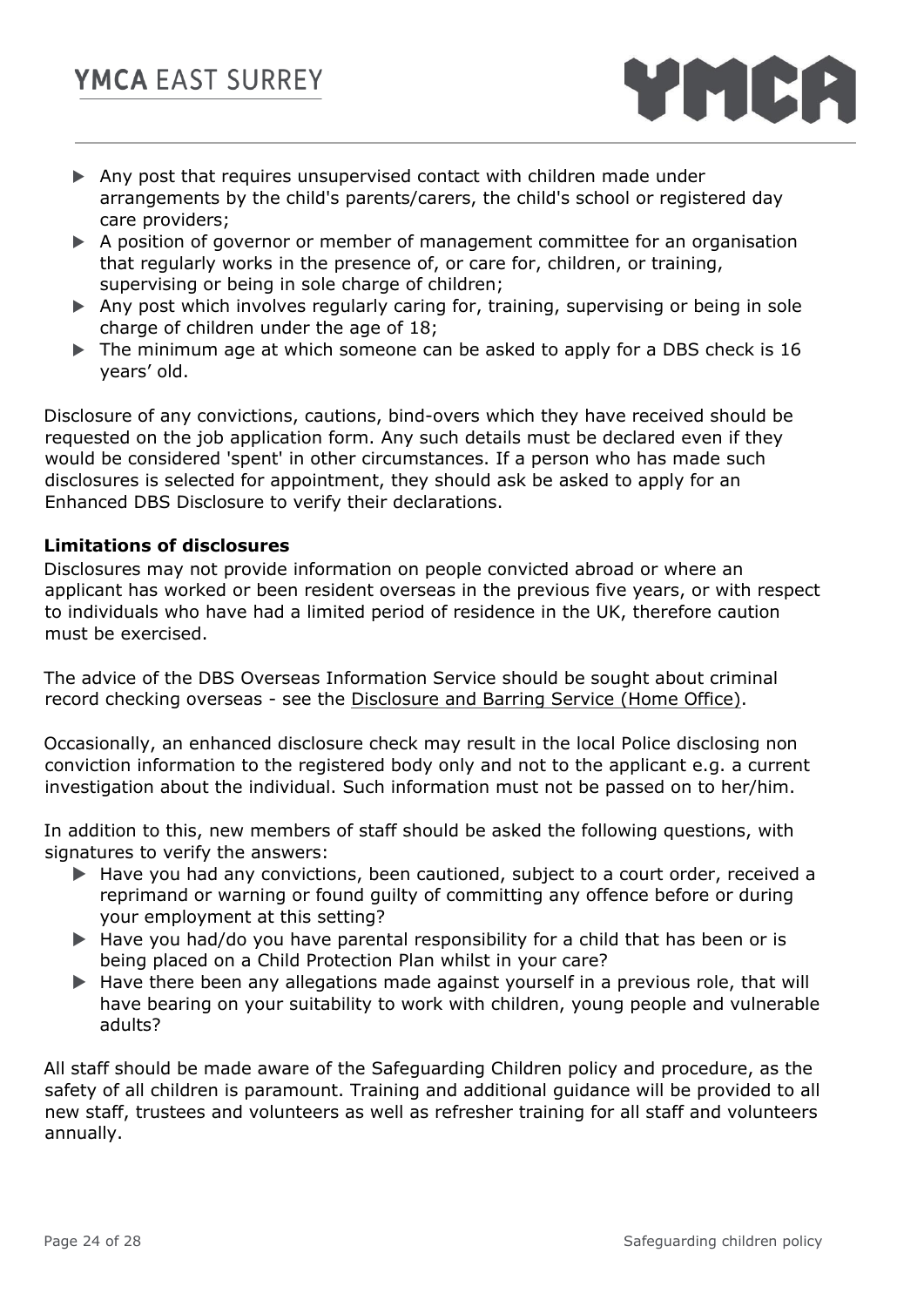# **YMCA EAST SURREY**



### **Disqualification by association**

YMCA East Surrey must apply the Childcare (Disqualification) Regulations 2009 and related obligations under the Childcare Act 2006 (the Act). These regulations seek to ensure that only suitable individuals work (paid or unpaid) within childcare settings.

It is a criminal offence for someone to knowingly work in a childcare setting whilst living in a household with someone who is or would be disqualified from working with children due to committing specific offences. This applies to household members including partners, children, housemates and lodgers.

YMCA East Surrey have a responsibility to ensure staff are suitable to work with children and are not disqualified. This means that staff working within relevant providers will be required to declare prior to employment commencing if they live in the same household as someone who is disqualified from working with children

The table of relevant offences can be found in the document Disqualification under the Childcare Act (2006)

### **13.Training**

YMCA East Surrey recognises the complexity of the safeguarding work undertaken by members of staff, and the emotional impact it can have upon them. All staff, as part of induction, are introduced to Safeguarding Children, and their responsibilities in relation to it.

All members of staff who have any contact with children receive child protection training at basic or more advanced level according to their role.

Furthermore, all professionals at YMCA East Surrey require a general awareness of known indicators and predisposing factors of abuse as well as detailed knowledge of agreed policies and procedures.

Operational staff are required to undertake annual internal refresher training, to ensure they are updated on changes to best practice and legislation. Additionally, managers will examine the Local Safeguarding Children Partnership Training Strategy for their area and identify the prescribed levels and topics of training required by the LSCB. This will be incorporated into the training plans for individual staff and whole teams where relevant.

Th[e](https://www.surreyscp.org.uk/sscb-mutli-agency-training-programme/) [Surrey Safeguarding Children](https://www.surreyscp.org.uk/sscb-mutli-agency-training-programme/) Partnershi[p](https://www.surreyscp.org.uk/sscb-mutli-agency-training-programme/) [\(SSCB\) training strategy](https://www.surreyscp.org.uk/sscb-mutli-agency-training-programme/) and [West Sussex](https://www.gov.uk/government/publications/disqualification-under-the-childcare-act-2006/disqualification-under-the-childcare-act-2006) [Safeguarding Children Partnership training strategy](https://www.gov.uk/government/publications/disqualification-under-the-childcare-act-2006/disqualification-under-the-childcare-act-2006) for staff engaged in Safeguarding Children.

Managers must keep records of training attended and assess the training needs of staff continuously, ensuring that staff are trained to undertake their roles effectively.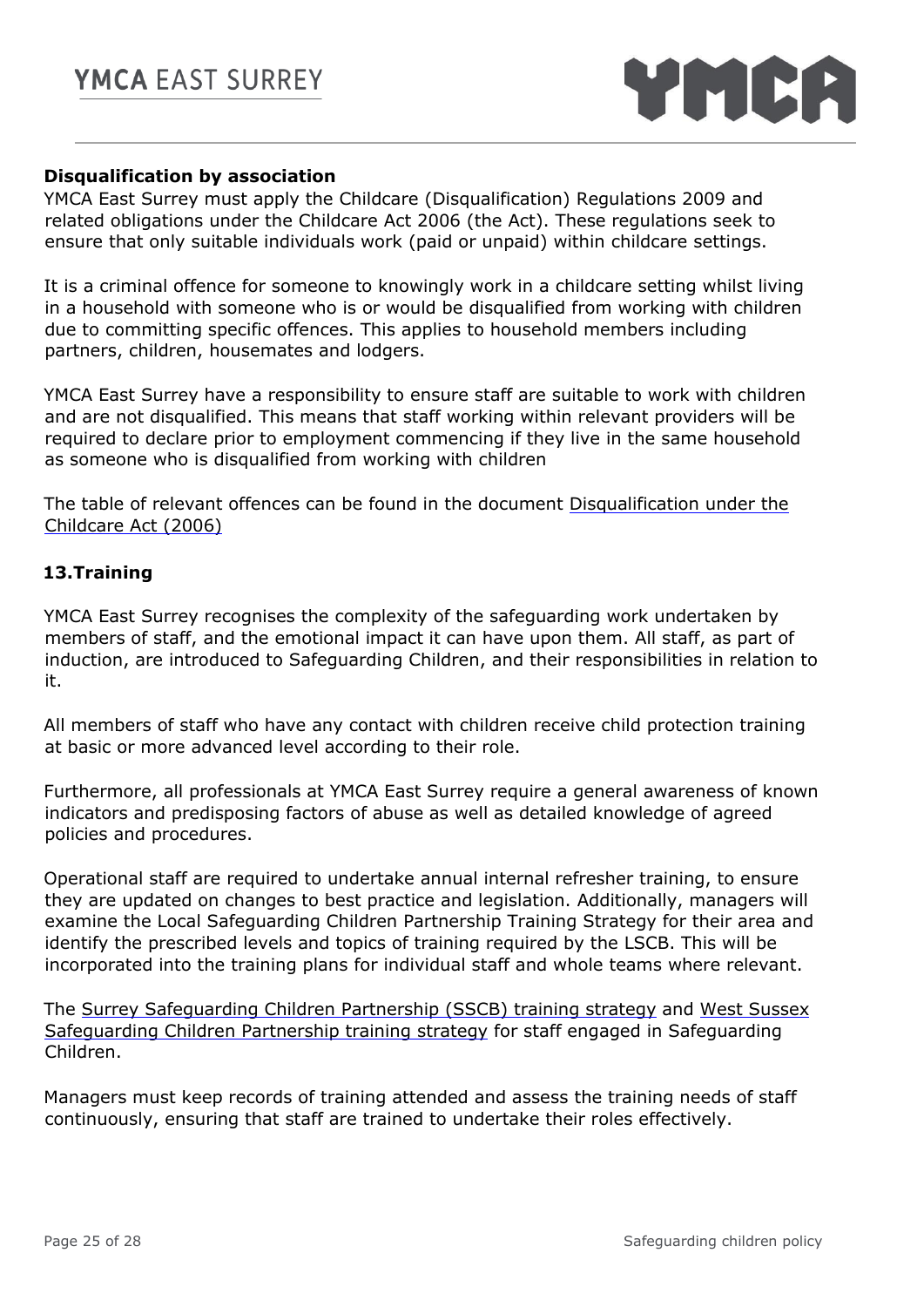

## **14. YMCA East Surrey's expectations of staff and volunteers**

This is intended to avoid misunderstandings, which might give rise to disciplinary action including summary dismissal.

Staff and volunteers must:

- $\blacktriangleright$  Ensure they have an understanding (appropriate to their role), and comply with,
- YMCA East Surrey's procedures for promoting and safeguarding the welfare of children and adults with care needs in line with Department for Children, Schools and Families, "Guidance for Safer working practice for adults who work with children and young people".
- Work well and diligently to support the aims and values of YMCA EAST SURREY including its Equal Opportunities Policy and to comply with legal statutes including environmental, safety and fair dealing laws, relevant professional standards as well as the policies and procedures of YMCA EAST SURREY.
- Declare immediately to the Human Resources department any convictions, cautions, reprimands or warnings or pending ones. Details of these will only be retained if considered relevant.
- Take reasonable care of own and others' health and safety.
- $\triangleright$  Treat all those they come into contact with at, or through, work in a professional manner and with appropriate respect and courtesy. YMCA ES won't allow any kind of discriminatory behaviour, harassment or victimization. They should conform with our equal opportunity policy in all aspects of their work, from recruitment and performance evaluation to interpersonal relations
- ▶ Deal properly with property and money of YMCA EAST SURREY or its service users and money that shall be deposited in their custody by a third party for YMCA EAST SURREY or its service users
- Carry out those tasks, duties and responsibilities that fall within their job descriptions or tasks reasonably allocated to them.
- **Promote and maintain the good name and reputation of YMCA EAST SURREY.**
- Report any business interests of themselves their family or friends at the very earliest opportunity to the Chief Executive, where such business is being or is likely to be conducted with YMCA EAST SURREY or which may give rise to a conflict of interest in the performance of their duties.
- Uphold and comply with such YMCA EAST SURREY policies and procedures as may be issued from time to time.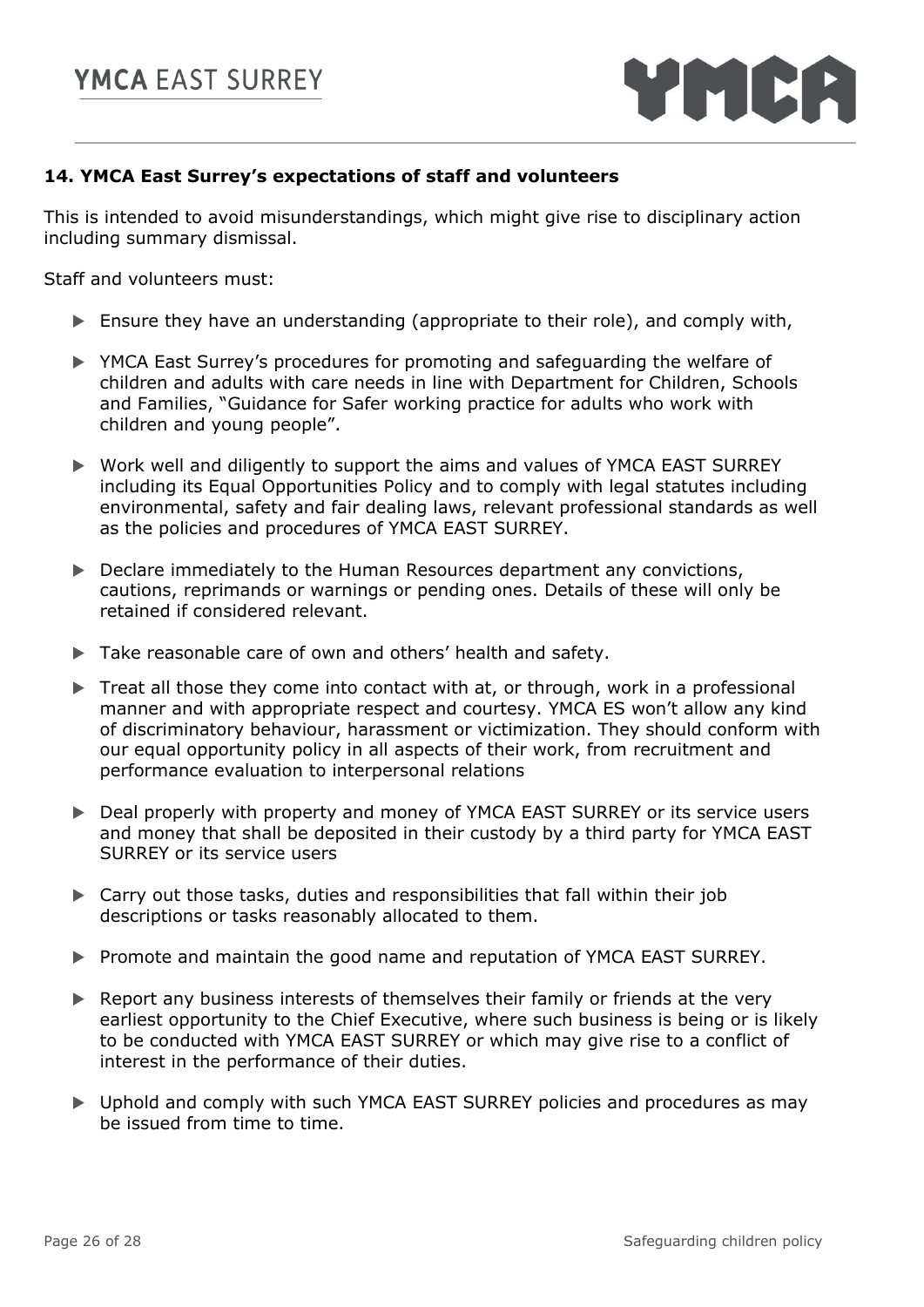

Staff and volunteers must not

- Abuse their position of power or responsibility in relation to other staff, volunteers, service users or other contacts of YMCA EAST SURREY.
- Solicit, or use the name or reputation of YMCA EAST SURREY to obtain any preferential treatment, benefits, gifts or money from service users or contacts of YMCA EAST SURREY for personal gain or the gain of their relatives or friends.
- Engage in inappropriate relationships with, or inappropriate contact with the users of its services, including personal and sexual relationships.
- Receive any preferential treatment, benefits, personal gifts in kind or money from any service users or other person contacted at or through work other than in strict accordance with any guidelines, policies, rules or procedures specified by YMCA EAST SURREY from time to time.
- Make use of the property or equipment of YMCA EAST SURREY other than for the purpose(s) for which it is intended.

## **15.Death of a child**

In the event of finding a child or young person connected to YMCA East Surrey who is unconscious or suspected to have died the first priority is to obtain urgent medical assistance by ringing the emergency services and beginning first aid (All YMCA buildings have a qualified first aider on duty).

Resuscitation once commenced should be continued according to [the](https://www.surreyscp.org.uk/wp-content/uploads/2016/06/SSCB-CSE-Screening-Tool-May-16.pdf) [UK Council](https://www.surreyscp.org.uk/wp-content/uploads/2016/06/SSCB-CSE-Screening-Tool-May-16.pdf) [Resuscitation Guidelines 2015](https://www.surreyscp.org.uk/wp-content/uploads/2016/06/SSCB-CSE-Screening-Tool-May-16.pdf) until an experienced doctor has made a decision that it is appropriate to stop.

Professionals should:

- Notify the Police if they are not already present
- $\blacktriangleright$  If the child dies suddenly or unexpectedly at home or in the community, the child should normally be taken to the Emergency Department rather than a mortuary. In some cases, when a child dies at home or in the community, the Police may decide that it is not appropriate to move the child's body immediately, for example, because forensic examinations are needed
- Prior to arrival at the Emergency department, provide relevant information and history to Emergency department staff
- Where a child is not taken immediately to the Emergency Department, the professional confirming the fact of the death should inform the Designated Paediatrician with responsibility for unexpected deaths in childhood at the same time as the Coroner is informed.

All professionals must ensure that they retain a written record of the initial referral to them and take note of:

- $\blacktriangleright$  The position of the child, the clothing worn and the circumstances of how they were found
- Page 27 of 28 Safeguarding children policy and the Safeguarding children policy  $\blacktriangleright$  Explanations for any injury and any discrepancies